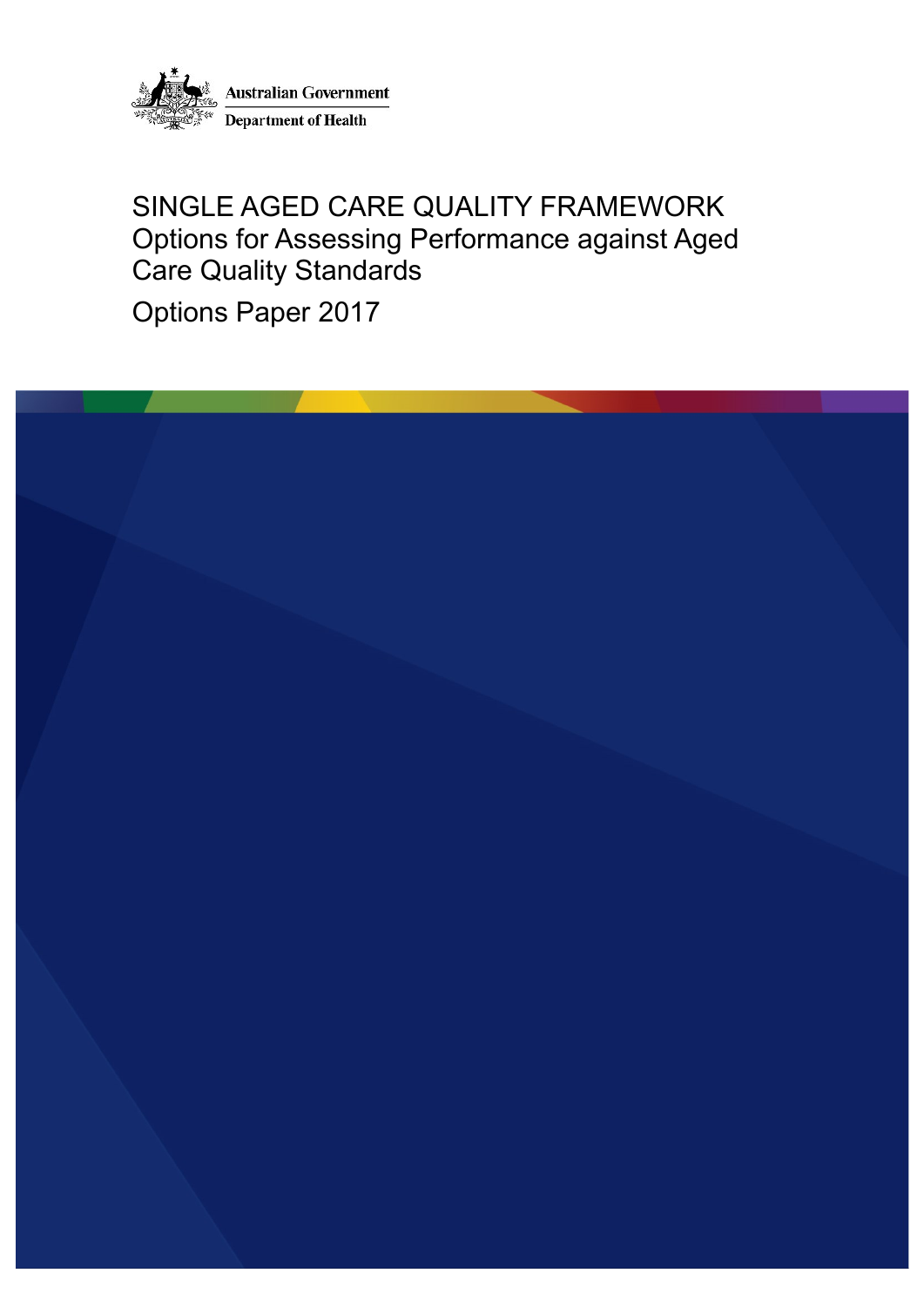## **Table of Contents**

| Option 1: Quality assessment process based on care setting (based on status quo) 20                                                                                                  |
|--------------------------------------------------------------------------------------------------------------------------------------------------------------------------------------|
| Option 2: Single risk-based quality assessment process applicable to all aged care                                                                                                   |
| Option 3: Safety and quality declaration by organisations delivering low-risk services<br>readily available to the broader population (can be combined with option 1 or Option 2) 25 |
|                                                                                                                                                                                      |
|                                                                                                                                                                                      |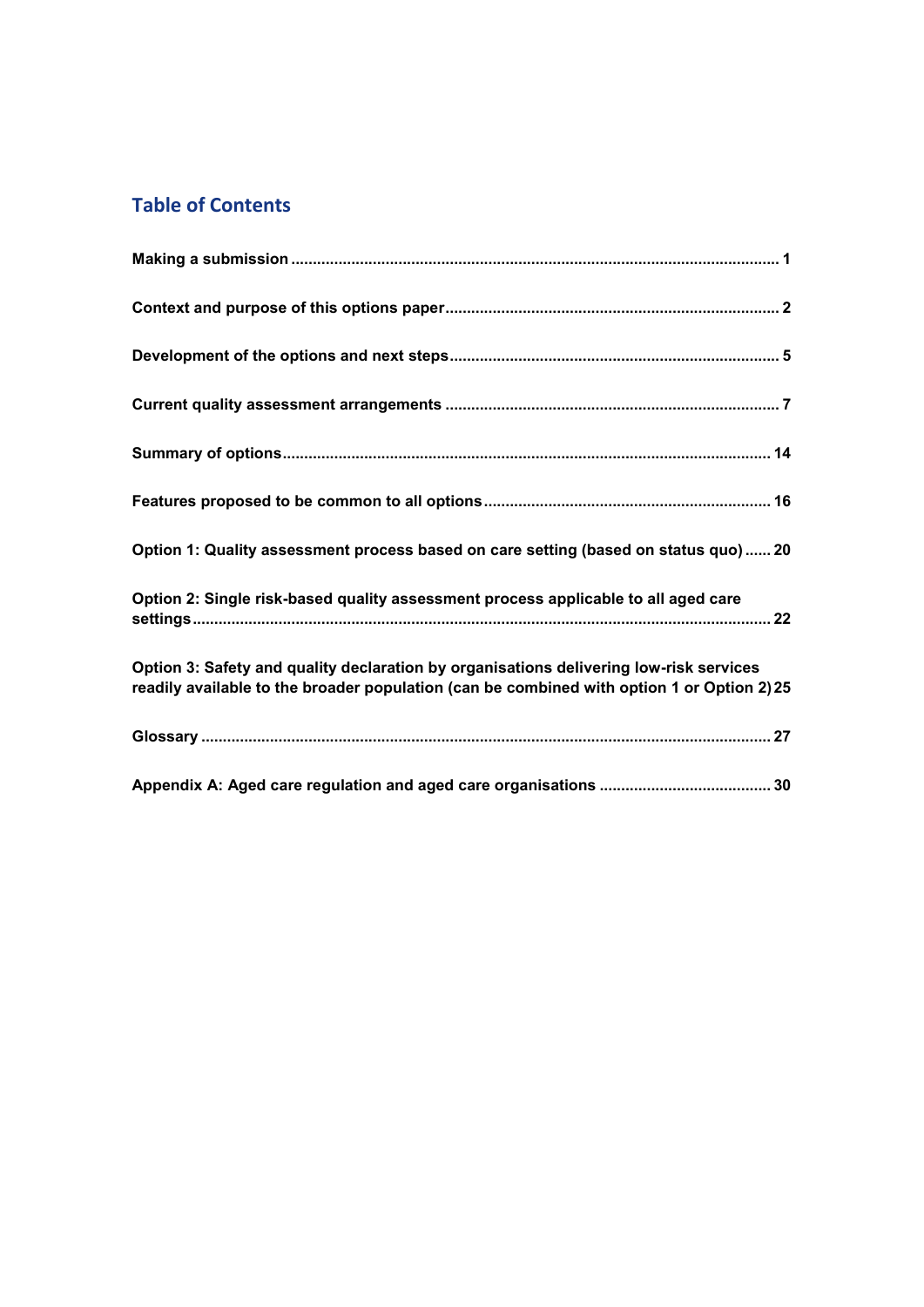## <span id="page-2-0"></span>MAKING A SUBMISSION

This paper has been prepared by the Department of Health (the department) as a basis for consultation on options for assessing the performance of organisations providing aged care against new aged care standards.

The department is keen to consult widely and engage with as many individuals and organisations with an interest in aged care as possible. These include:

- consumers, their families and carers
- key sector groups
- aged care organisations
- staff of aged care organisations, and health and disability services providers
- advocacy groups.

The department invites your comments on this options paper.

The department will consider all comments carefully and use them to inform the further development of the assessment process (discussed in more detail in this paper). With your consent, your comments will be made publicly available.

You can submit your comments via the department's [consultation hub](https://consultations.health.gov.au/) at <https://consultations.health.gov.au/>

If you are having difficulty completing an online submission, please contact [qualityagedcare@health.gov.au](mailto:qualityagedcare@health.gov.au) for assistance.

You must ensure that the department receives your comments by **Friday 21 April 2017**. **Late submissions will not be accepted.**

Thank you for your interest and we look forward to receiving your comments.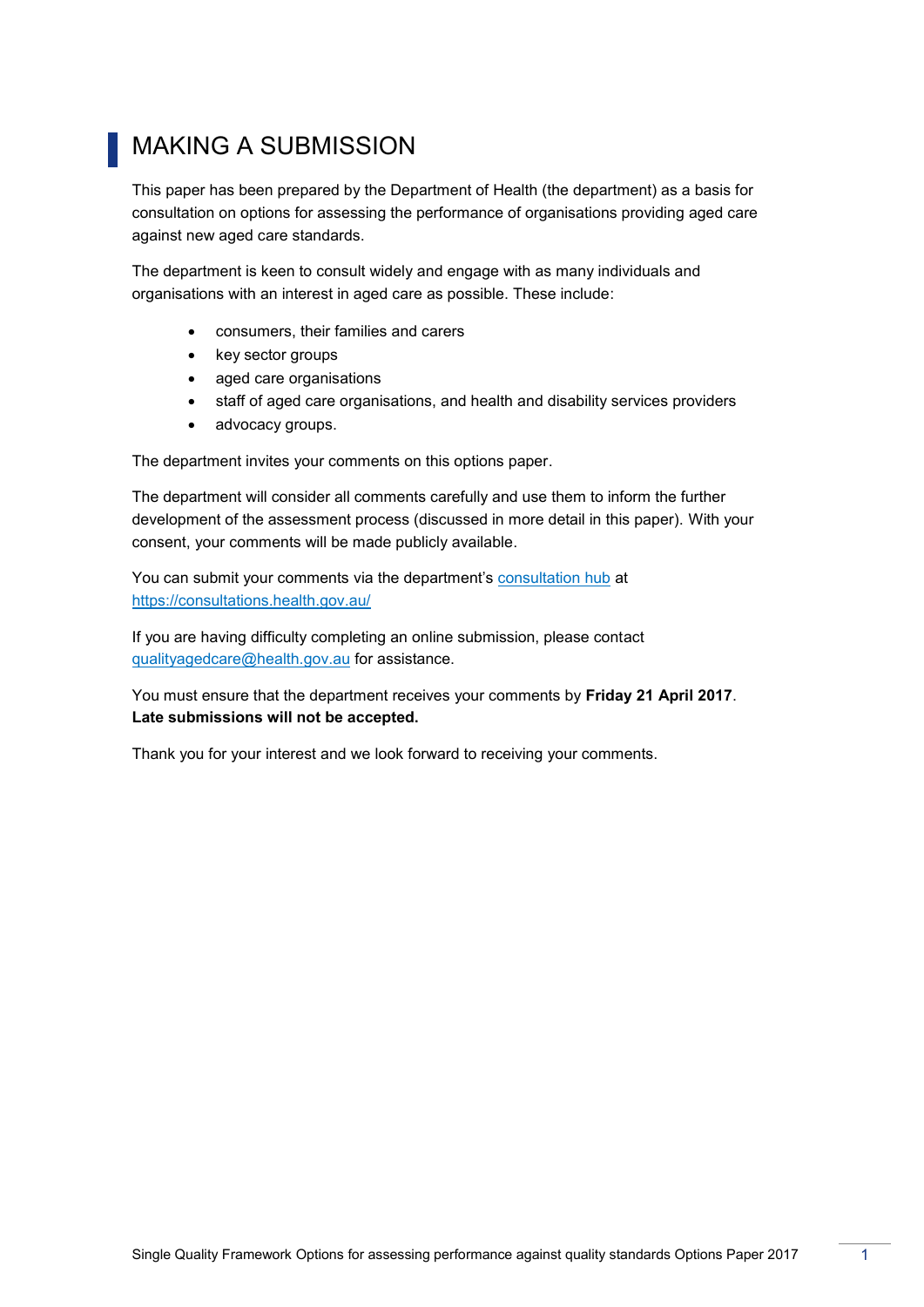## <span id="page-3-0"></span>CONTEXT AND PURPOSE OF THIS OPTIONS PAPER

#### **Context**

The Australian population is ageing and the expectations of older people are changing. In recognition of this, the Australia Government is making fundamental reforms to the aged care system to ensure that it provides high-quality services that meet consumer needs and preferences.

The reforms place consumers at the centre of their care, and have a significant focus on giving people greater choice and flexibility. Changes are being progressively implemented to create a competitive, market-based system where consumers drive quality and where red tape is reduced for organisations.

As part of these reforms, the government is partnering with consumers, the aged care sector, experts and the community to reform the current approach to quality standards and assessment and develop a Single Aged Care Quality Framework (single quality framework) that will support an aged care system in which consumers drive quality.

The single quality framework will include:

- a new set of quality standards that will apply to all aged care organisations<sup>1</sup>
- a new process to assess performance against the new quality standards
- improvements to the information available to consumers to support them to make choices about their aged care.

### Quality standards for aged care

-

Most organisations that provide Australian Government funded aged care are required to meet certain standards and undergo a process of quality assessment against standards for each service. These core requirements are designed to minimise risk and promote quality across all aged care organisations. Organisations may also choose to exceed these standards or to implement additional quality systems.

Currently, four sets of standards and two quality assessment processes are used to assess an organisation's performance (in respect of each service) against the relevant standards. The two assessment processes are known as *accreditation* (which applies to residential care services and short-term restorative care provided in a residential setting) and *quality review* (which applies to organisations delivering care in a home/community setting<sup>2</sup>).

 $1$  The new aged care standards will apply to organisations providing: residential care, home care, flexible care (including innovative care services, multi-purpose services (in a manner consistent with the spirit and intent of the standards), short-term restorative care and transition care), CHSP and NATSIFACP services.

 $2$  The term 'home/community setting' has been used in this paper to collectively refer to the provision of Home Care Packages, Commonwealth Home Support Programme services, short-term restorative care in community settings, and National Aboriginal and Torres Strait Islander Flexible Aged Care Program services.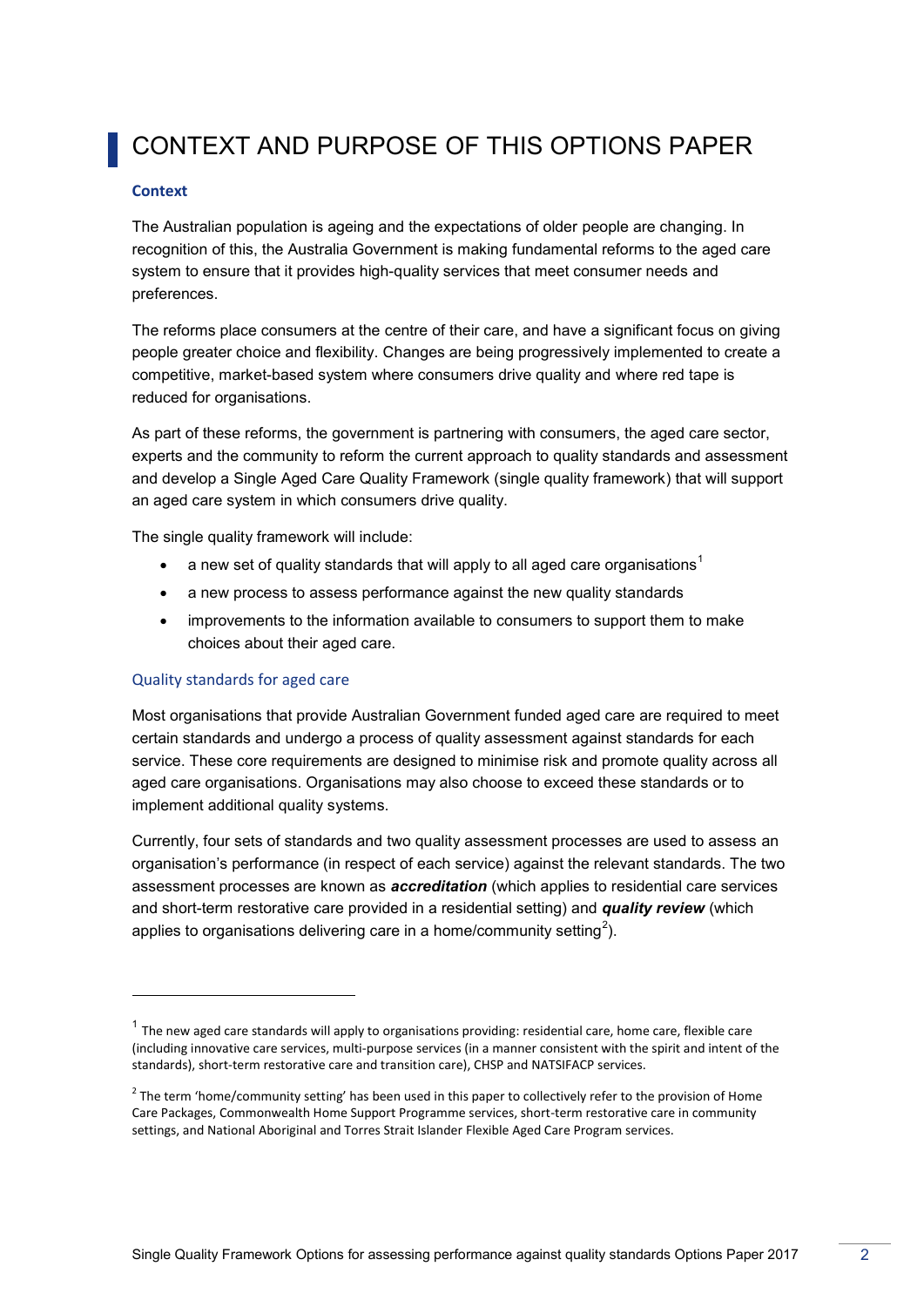The Australian Aged Care Quality Agency (the Quality Agency) manages the accreditation and quality review processes and also advises the Department of Health (the department) about areas of non-compliance.

## Quality assessments

Quality assessment is the process of independently auditing, verifying and monitoring an organisation's performance against standards or other requirements. Quality assessment also encourages continuous improvement and promotes service excellence.

In the context of aged care, each service of the organisation is independently assessed. The quality assessment is designed to:

- minimise risks to the health, safety and wellbeing of consumers
- promote high-quality care and services
- provide information to consumers to assist them to make decisions about the care that they receive.

## **Purpose of this options paper**

This options paper focuses on options for reforming the process for assessing organisations' performance against the proposed new quality standards. A separate consultation paper (entitled *Single Aged Care Quality FrameworkDraft aged care quality standards Consultation paper 2017*) describes the proposed new quality standards.

The purpose of this options paper is to seek your views about options for improving and streamlining the quality assessment arrangements as part of the Single Quality Framework, as well as options for additional reforms that may be pursued in the future.

In summary, these options are:

- Option 1: Assessment process based on care setting, with different approaches for residential settings and home/community-based settings.
- Option 2: Single risk-based assessment process applicable to all aged care settings.
- Option 3: Safety and quality declaration by organisations providing low-risk services readily available to the broader population (this can be combined with Option 1 or Option 2).

This paper describes:

- the current aged care quality assessment processes
- some of the challenges with the existing processes
- the objectives of any new approach and the principles underpinning the development of reformed quality assessment processes
- the three options for improving the quality assessment processes, set out above.

It also asks questions to seek your feedback on the options. Once we have analysed your feedback on the options, a preferred option will be presented to government for consideration. Stakeholders will be kept informed of key developments throughout this process.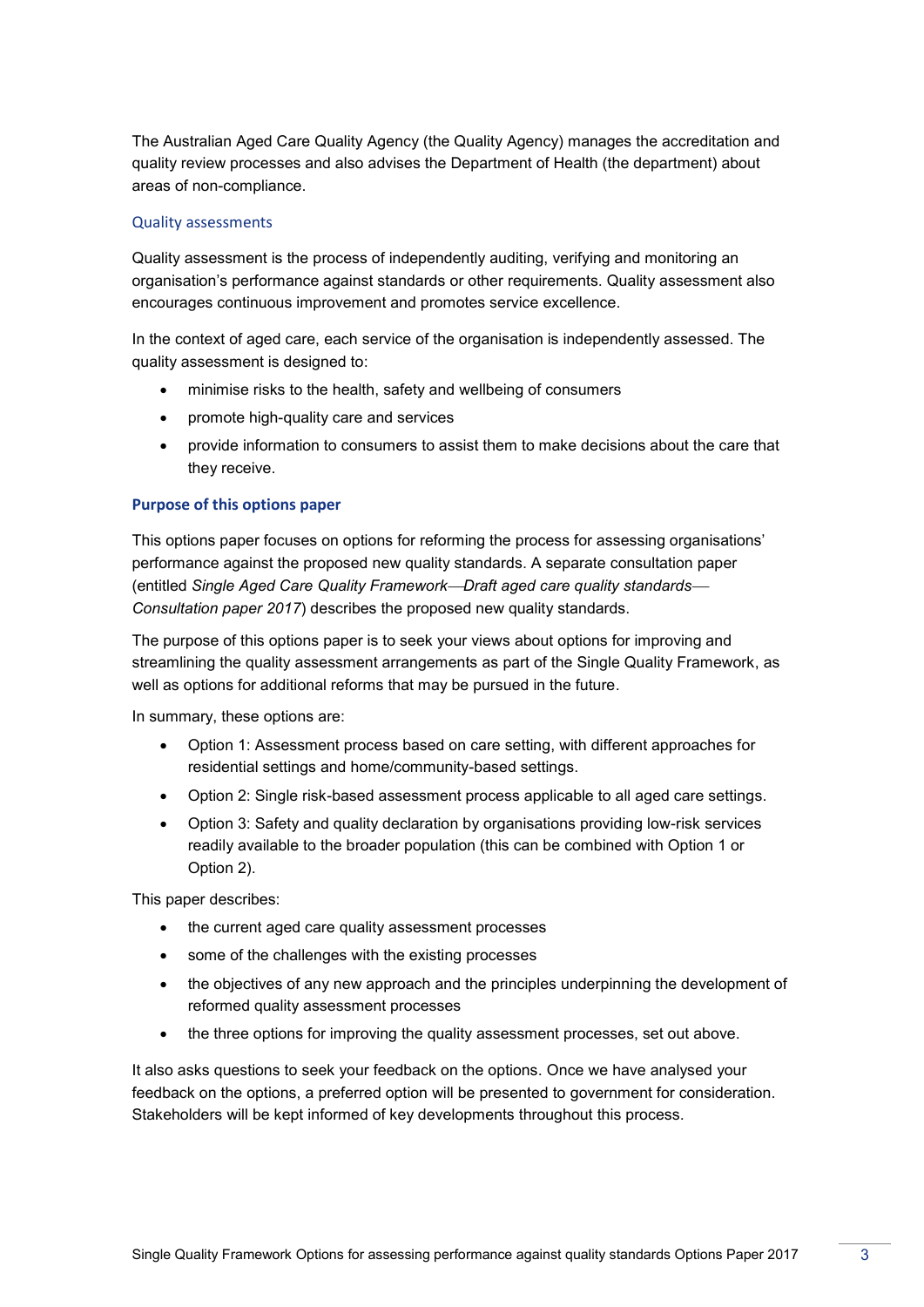## Important notes

- It is proposed that the options discussed in this options paper will apply to all aged care organisations that are funded by the Australian Government. This will include residential care services, home care services, flexible care services<sup>3</sup>, Commonwealth Home Support Programme (CHSP) services and services provided through the National Aboriginal and Torres Strait Islander Flexible Aged Care Program (NATSIFACP).
- As noted above, this options paper does not discuss in detail the proposed new standards against which an organisation's performance will be assessed. We are seeking your feedback on the draft standards through a separate consultation paper, entitled *Single Aged Care Quality FrameworkDraft aged care quality standards Consultation paper 2017*.
- As part of the 2015–16 Budget, the government announced that it would work with the sector to develop options for accreditation services to be provided by private organisations, rather than government. This work is not part of the work to streamline quality assessment processes.

## **Terminology**

-

*Organisation* refers to the care and services provider. Currently, the aged care legislation uses the term 'approved provider', but this term does not cover providers that deliver CHSP and certain grant-funded NATSIFACP services. As the new quality assessment process is intended to apply to organisations that receive an Australian Government subsidy or funding to provide aged care (regardless of whether they are currently an approved provider), we have used the term 'organisation'. An aged care organisation may provide one or more services. At present, the performance of each service of the organisation is independently assessed.

Additional definitions are included in the Glossary at the end of this document.

 $^3$  State and territory government providers of multi-purpose services and transition care would likely rely on state/territory quality assessment processes.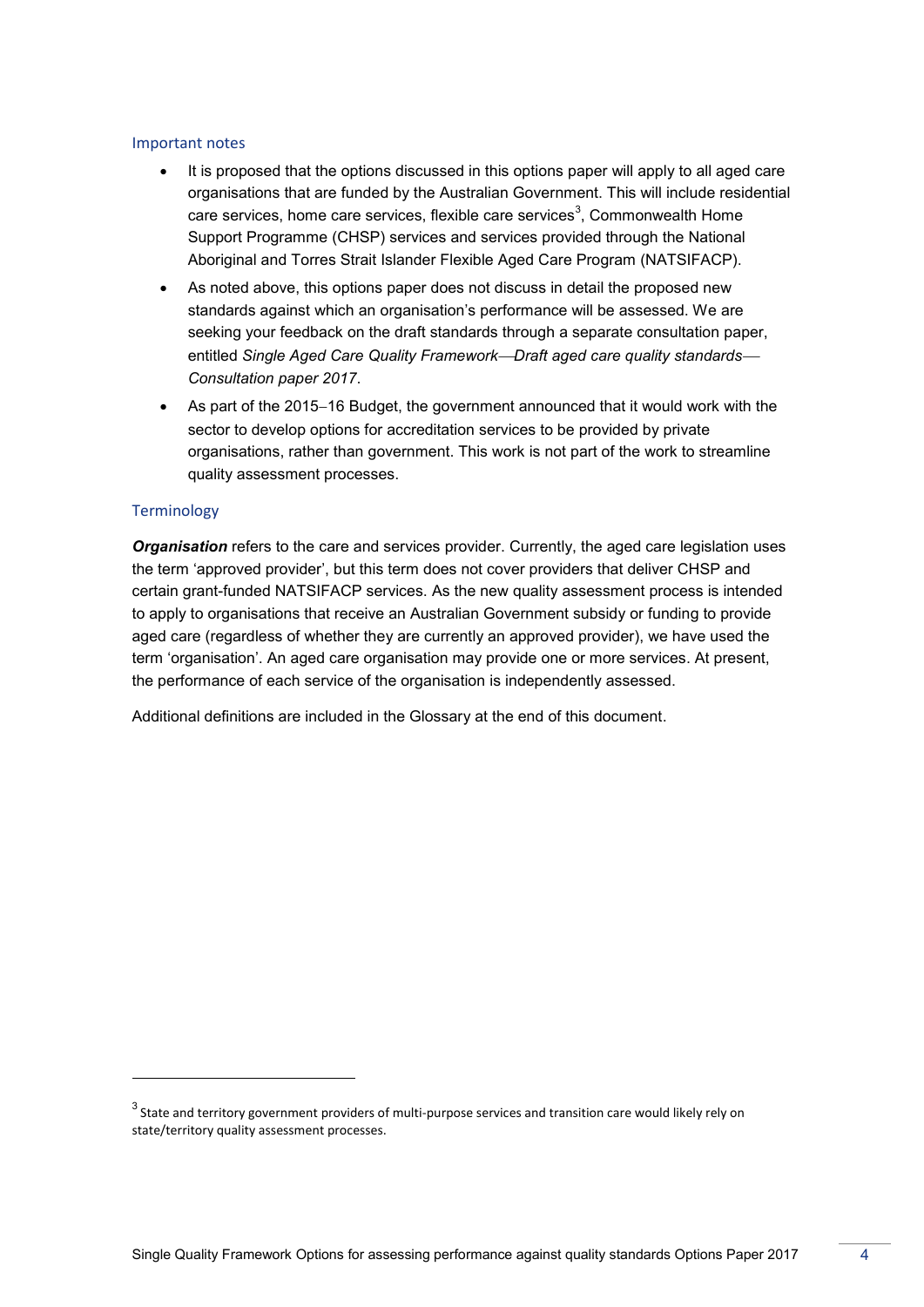## <span id="page-6-0"></span>DEVELOPMENT OF THE OPTIONS AND NEXT STEPS

### **Development of the options**

As noted above, the government is committed to developing the single quality framework in partnership with interested stakeholders. As part of the development of this options paper, the department has:

- worked with the National Aged Care Alliance Quality Advisory Group and a working group of aged care stakeholders that included consumer representatives, aged care organisations, peak bodies and regulators from other jurisdictions, including the National Disability Insurance Agency (NDIA) and the Department of Social Services
- sought advice from the Quality Agency on the current accreditation and quality review processes and opportunities to improve these arrangements. This included consideration of input provided to the Quality Agency in 2015 in response to the Let's talk about quality discussion paper and stakeholder forums that explored the best ways to describe, encourage, measure and monitor quality in aged care organisations
- reviewed quality assessment arrangements in a range of national and international jurisdictions
- considered the work of the Aged Care Sector Committee on the Aged Care Roadmap, including its call for a single sector-wide quality assurance process, lighter touch regulation to support innovation and opportunities for recognition of similar accreditation systems
- taken into account feedback received through the department's consultation on related reforms, including:
	- changes made to approved provider arrangements as part of increasing consumer choice in home care reforms
	- arrangements to recognise other accreditation processes for short-term restorative care services
- consulted with the Department of Social Services to explore opportunities to align the processes with those being developed for the National Disability Insurance Scheme (NDIS) where practicable.

All of these approaches and inputs have informed the options described in this options paper. The department is now seeking broader stakeholder feedback on the options.

#### **Next steps**

We will consider the outcomes of the consultation and identify the preferred quality assessment option. The preferred option will then be further developed. At the same time, there will be further revisions to, and piloting of, the proposed new standards (discussed in the separate consultation paper entitled *Single Aged Care Quality FrameworkDraft aged care quality standardsConsultation paper 2017*)*.* Changes to the assessment process will also mean that changes would be needed to the aged care legislation.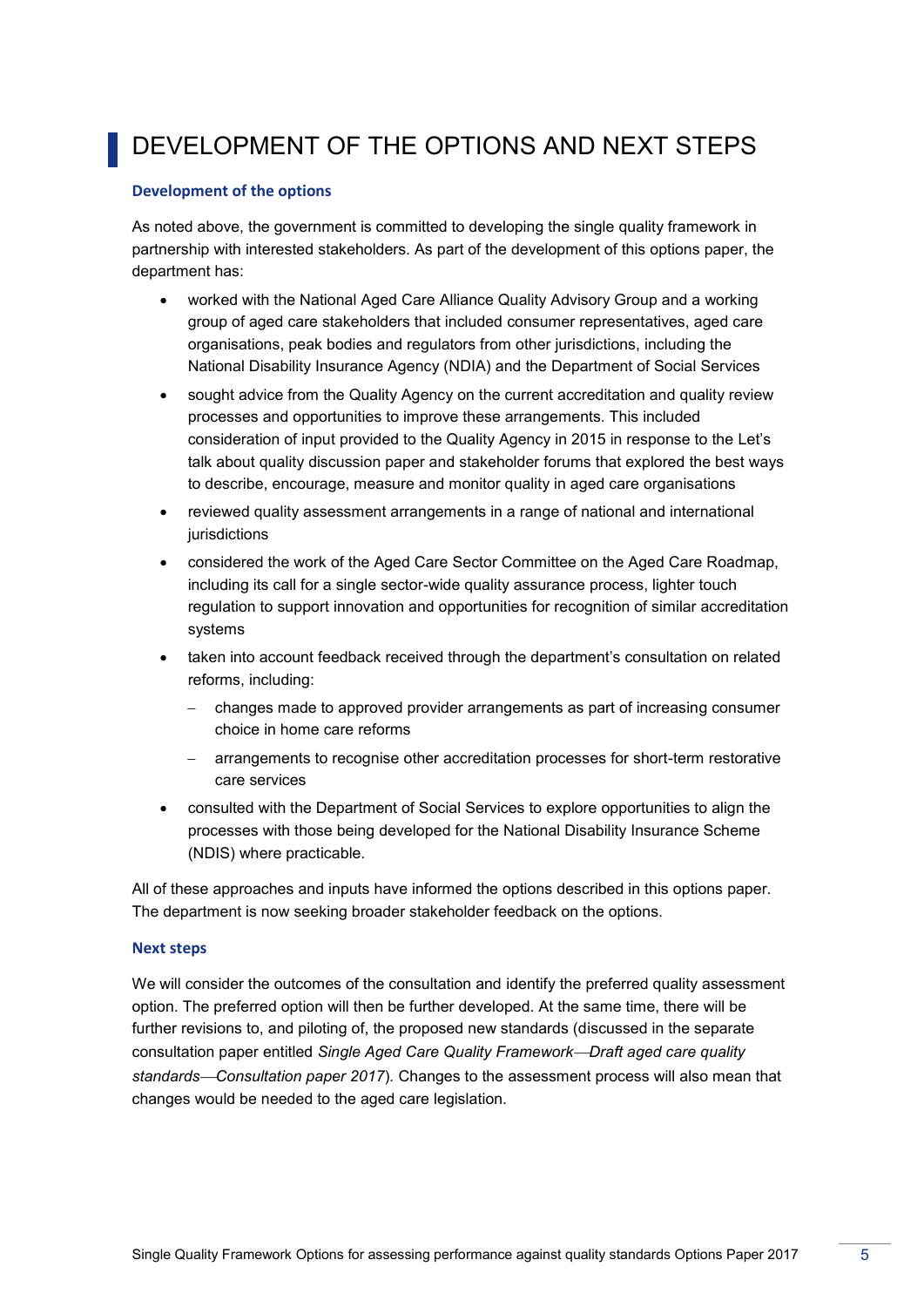Subject to the agreement of the Australian Government, and amendments to the legislation, the new assessment process will take effect from 1 July 2018. Further work will also be undertaken to develop any necessary education and guidance material to support the implementation of the new assessment process.

## **Your thoughts**

The department seeks your comments on all of the matters discussed in this options paper. However, we are particularly interested in your thoughts on:

- your preferred option(s), including your reasoning
- the impacts of the various options
- critical elements of any assessment process
- how consumers can best be engaged in the quality assessment process
- how information gained from a quality assessment can drive competition in the market and assist consumers to make choices
- how the transition to any new arrangements for assessment against the standards might be managed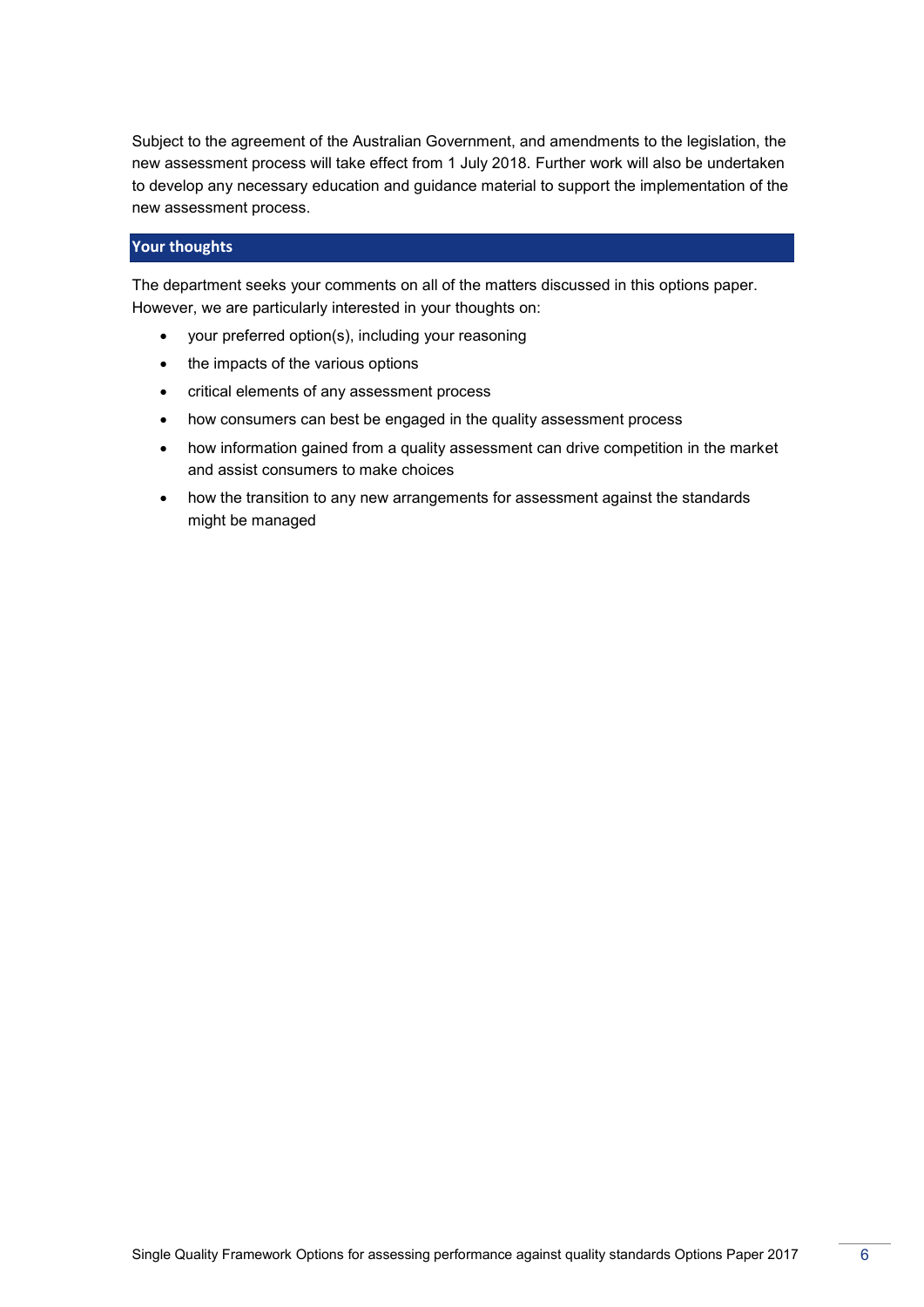## <span id="page-8-0"></span>CURRENT QUALITY ASSESSMENT ARRANGEMENTS

## **What are the current arrangements for quality assessment?**

Under the current arrangements, different standards and quality assessment processes apply to aged care organisations based on the type of aged care services they deliver. The reason for this difference is largely historical and also reflects the risks associated with the types of care and services being delivered.

The current accreditation arrangements, introduced in 1997, focus on:

- ensuring that residential care services are achieving the current Accreditation **Standards**
- continuous improvement in the quality of care and services.

The quality review process was developed in cooperation with state and territory governments. It was implemented in 2012 as a national quality assessment process for community care services. The focus of the quality review process is on continuous improvement in the delivery of care and services.

[Table 1](#page-12-0) summarises the current standards and quality assessment arrangements for specific aged care programs.

The Quality Agency, an independent body, is responsible for the government's quality assessment of each service of aged care organisations. This includes:

- assessments of the quality of aged care through accreditation and quality review processes
- ongoing monitoring of performance through plans for continuous improvement, assessment contacts and, for residential care services only, review audits.

Organisations also use the quality assessment processes to identify areas for improvement and to continuously improve the way that care and services are delivered.

## Accreditation

Accreditation is an internationally recognised evaluation process used as part of safety and quality frameworks worldwide. It involves a formal decision that a service meets the required quality standards.

The aged care accreditation process includes:

- self-assessment
- site audit by the Quality Agency to assess performance against the Accreditation **Standards**
- interviews with consumers or their representatives about the quality of their care and services
- consideration of relevant information that consumers, the public, the Aged Care Complaints Commissioner and the department give to the Quality Agency
- publication of the accreditation decision that the Quality Agency has made, including the report on the site audit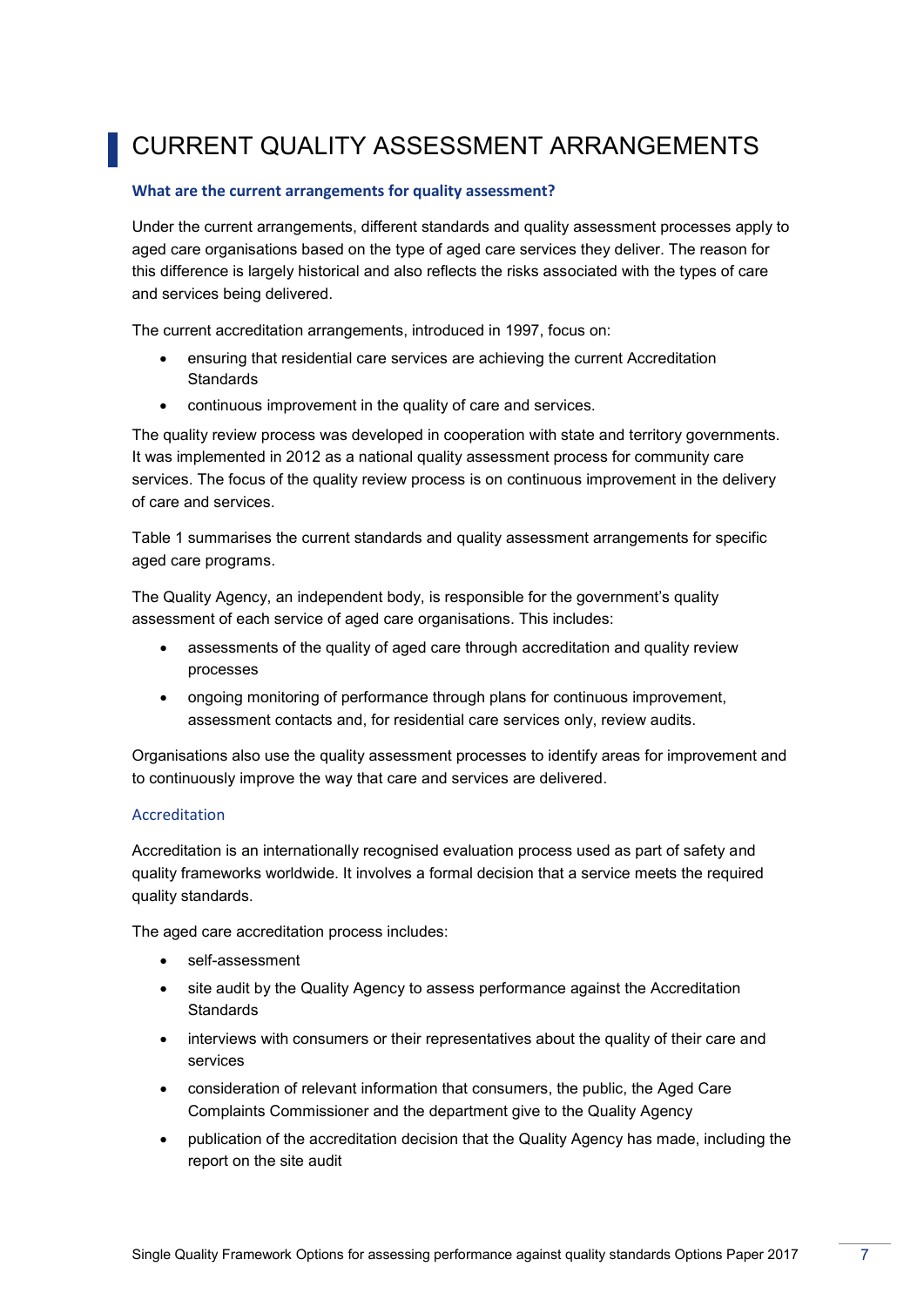monitoring of ongoing performance against the Accreditation Standards by the Quality Agency.

These are typical features of an accreditation program.

Currently, in order to receive Australian Government subsidies, residential care services and short-term restorative care services that are provided in a residential setting must be accredited. Accreditation is usually for a three-year period. The Quality Agency may vary or revoke accreditation if an organisation does not comply with the Accreditation Standards.

## Quality review

The quality review process is designed to promote the ongoing improvement of home/community care services. Home/community care services have generally involved lower risks for consumers than residential services. The quality review process has played an important role in supporting and developing aged care services in the community without subjecting them to the rigours of accreditation.

Home/community care services are required to meet the Home Care Standards (or National Aboriginal and Torres Strait Islander Flexible Aged Care Quality Standards). The quality review process does not involve a formal decision about whether the service should be accredited. The focus is on encouraging the organisation to continuously improve the quality of care and services it delivers.

Even though the quality review process does not result in an accreditation decision, it is quite similar to the accreditation process. It involves:

- self-assessment
- a review of performance against the standards by the Quality Agency
- interviews with consumers or their representatives about the quality of their care and services
- consideration of relevant information that consumers, the public, the Aged Care Complaints Commissioner and the department give to the Quality Agency
- monitoring of ongoing performance against the standards by the Quality Agency.

Currently, there are differences in the quality review processes used for:

- home care services, CHSP services and short-term restorative care services provided in the home/community
- the NATSIFACP services. The NATSIFACP Quality Framework, introduced in 2011, is aimed at supporting the capacity of NATSIFACP services to deliver quality care and services.

There are key differences between the two aged care quality review processes:

- each two quality review processes currently use different quality standards
- the NATSIFACP Quality Framework uses a two-year quality review cycle, whereas a three-year cycle is used for other home/community services
- the NATSIFACP Quality Framework includes the additional step of an external desktop review of the service's self-assessment.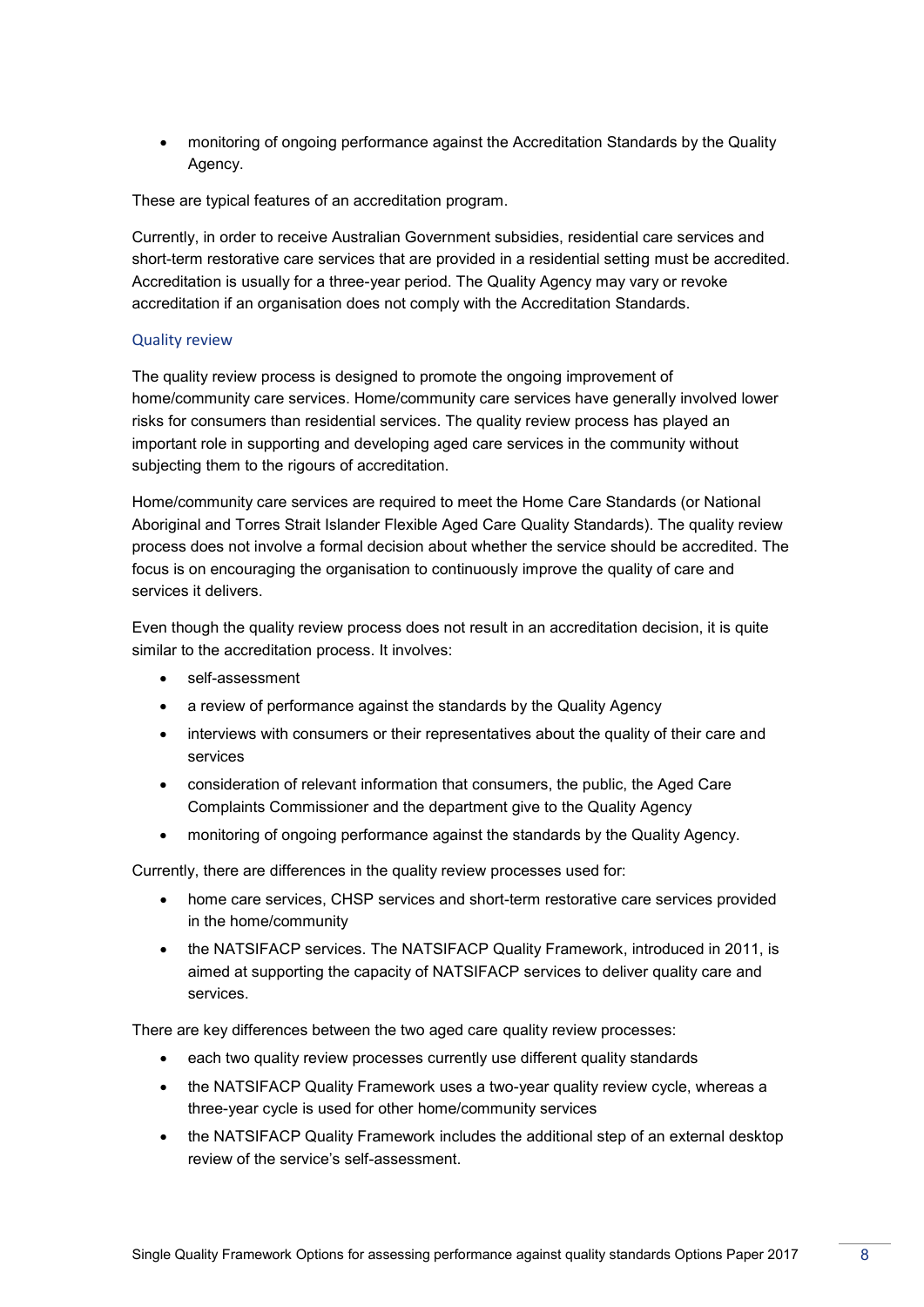### **Monitoring**

In both the accreditation and quality review processes, the Quality Agency monitors ongoing performance against the standards. It undertakes monitoring in a proportionate way based on a range of risk factors, including performance against the standards, compliance history and other intelligence. The Quality Agency's monitoring activities include:

- **case management**, which is based on ongoing assessment of information that is known about an aged care organisation. This approach allows the organisation to address risks of poor care and support improvements in a timely way. In 2017 the Quality Agency is strengthening regulatory intelligence for case management and performance differentiation by introducing a computer-assisted audit tool that will allow indicators of performance and risk to be collected and analysed
- **plans for continuous improvement**, which each service of an organisation must complete as part of accreditation and quality review processes. The plans are written and must explain how the service will comply with its obligations of continuous improvement in relation to the standards and address any areas that the Quality Agency has identified as needing improvement
- **assessment contacts**, which include any form of contact between the Quality Agency and a service other than a site audit, review audit or quality review. Assessment contacts can be used for a number of purposes, including:
	- assessing the service's performance against the standards
	- assisting the service's continuous improvement
	- providing information and education
	- determining if there is a need for further review.

For residential care services, assessment contact site visits may be announced or unannounced. For home/community care services, 14 days' notice must be given of an assessment contact where it involves a site visit

 **review audits**, which are announced or unannounced onsite assessments that involve a complete review of a service's systems against all expected outcomes of the Accreditation Standards. They are undertaken where a risk has been identified within an accredited residential care service (refer to the Glossary for further detail). Following a review audit, the Quality Agency makes a decision whether the service's accreditation status or period of accreditation should be varied or revoked. There are no review audits of home/community care services under existing arrangements for quality review.

### Action when expected outcomes are not met

If the Quality Agency identifies that a service has not met one or more of the expected outcomes under the relevant aged care standards, it will require the organisation to rectify the non-compliance within a certain timeframe. The matter is also referred to the department to decide whether to take compliance action.

Where the Quality Agency has made a finding of non-compliance, the Quality Agency will also consider whether this failure has placed, or may place, a care recipient at serious risk. If this is the case, it notifies the department of the serious risk.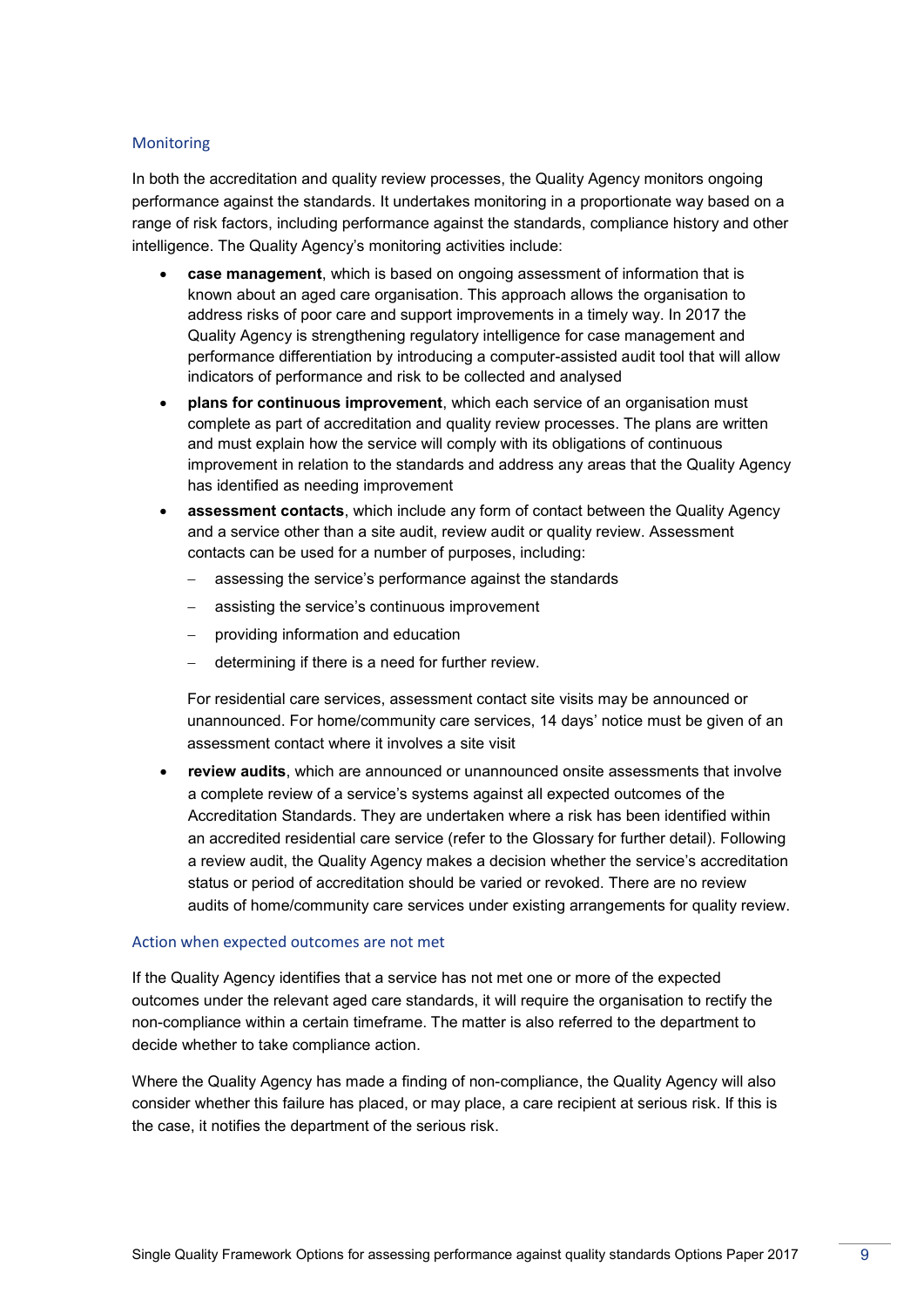For residential care services, the Quality Agency may also decide to vary or revoke accreditation. A service that is not accredited is unable to receive Australian Government subsidy for the care that they deliver.

When an organisation fails to comply with its responsibilities, including where it fails to implement improvements required by the Quality Agency or the department, the department may take regulatory action. Regulatory action is aimed at protecting current and future care recipients' health, welfare and interests as well as returning the organisation to compliance with its responsibilities.

The Quality Agency also provides industry education and support to promote compliance with the standards. This is targeted at services that have failed or are at risk of failing to meet the relevant standards.

### **What are the issues with the existing quality assessment arrangements?**

The current quality assessment arrangements have a number of limitations:

- There are effectively three different quality assessment processes in aged care. While these processes are, in some part, proportionate to the risk, the consistency and coherence of the approach to quality assessments across aged care can be improved.
- They do not reflect the risk to consumers of increasingly complex care being provided in home settings.
- For organisations that deliver care under more than one program, there are unnecessary costs associated with complying with different quality assessment processes.
- The different assessment processes (that is, accreditation and quality review) are based on the type of care provided (for example, residential care, home care/support or flexible care) rather than on a broader risk profile of the organisation and its services.
- All organisations of a particular care type are subject to the same assessment process even though the actual services they provide may vary considerably. (For example, a home care organisation that delivers home cleaning services is subject to the same quality assessment processes as a home care organisation that delivers complex personal and clinical care in the home on a daily basis).
- The current process provides limited information to enable consumers to compare the quality of service that each organisation provides.

In addition, the regulatory environment in which care is provided is changing, with significant reforms to home care taking effect from February 2017. These changes are likely to lead to an expansion of the market and the number of organisations delivering aged care. It is important that any changes to the assessment process support these broader changes.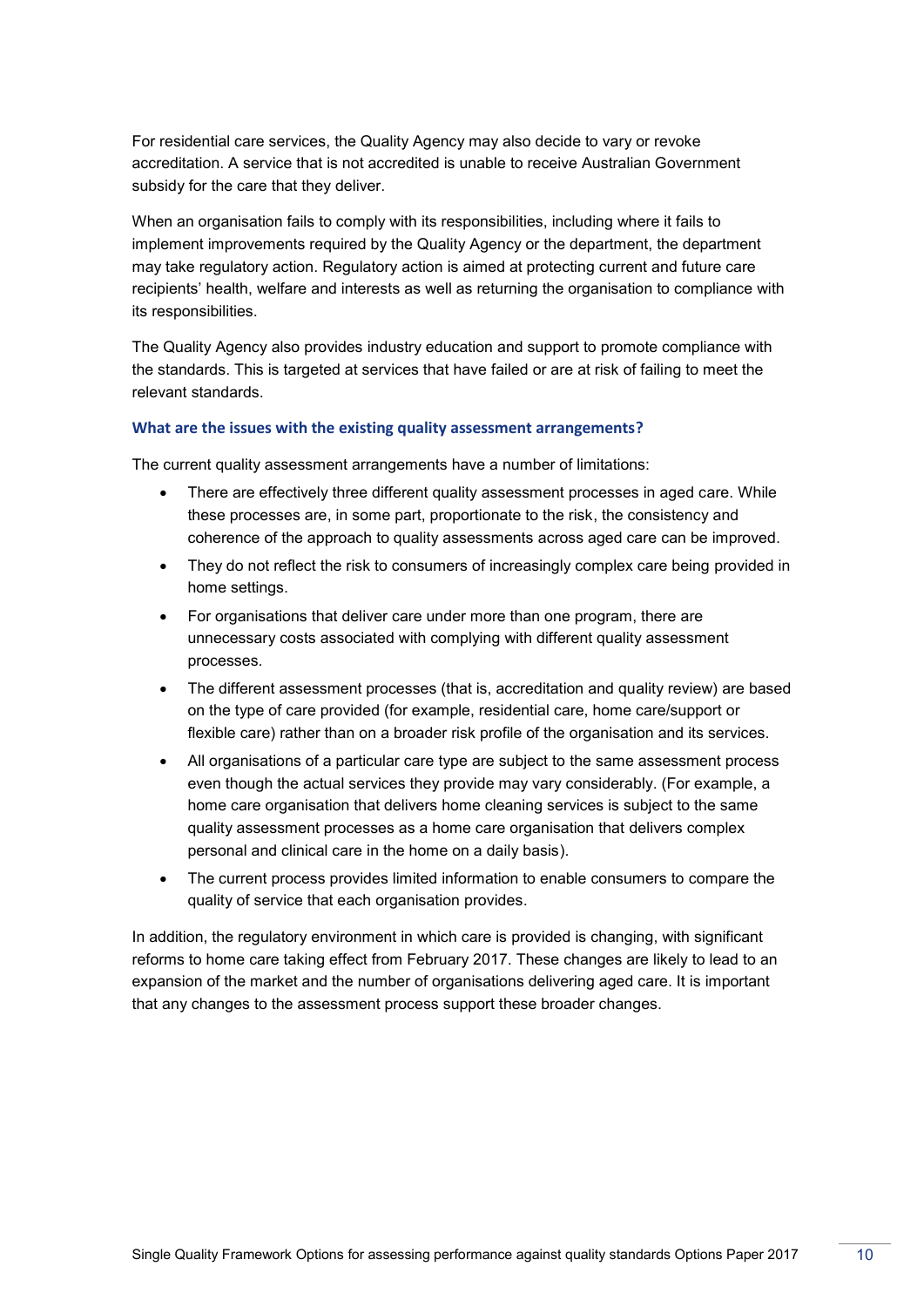|                  | <b>Accreditation</b>                                                                                                                                                                     | <b>Quality review</b>                                                                                                                                                           |                                                                                                                                 |
|------------------|------------------------------------------------------------------------------------------------------------------------------------------------------------------------------------------|---------------------------------------------------------------------------------------------------------------------------------------------------------------------------------|---------------------------------------------------------------------------------------------------------------------------------|
| Program          | Residential care<br>$\bullet$<br>Short-term restorative<br>$\bullet$<br>care in residential<br>settings                                                                                  | Home care<br>$\bullet$<br><b>CHSP</b><br>٠<br>Short-term restorative<br>$\bullet$<br>care in home settings                                                                      | <b>NATSIFACP</b>                                                                                                                |
| <b>Standards</b> | <b>Accreditation Standards</b>                                                                                                                                                           | <b>Home Care Standards</b>                                                                                                                                                      | National Aboriginal and<br><b>Torres Strait Islander</b><br>Flexible Aged Care<br>Program Quality<br>Standards                  |
| Assessment       | Service self-assessment                                                                                                                                                                  | Service self-assessment                                                                                                                                                         | Service self-assessment                                                                                                         |
|                  | Desktop review of self-<br>assessment for<br>commencing services                                                                                                                         | Desktop review of self-<br>assessment for new or<br>recommencing home care<br>services, based on risk<br>assessment                                                             | Desktop review of self-<br>assessment (Year 1)                                                                                  |
|                  | <b>Site Audit</b>                                                                                                                                                                        | Quality review                                                                                                                                                                  | Quality review (Year 1)                                                                                                         |
| Monitoring       | Plans for continuous<br>improvement                                                                                                                                                      | Plans for continuous<br>improvement                                                                                                                                             | Plans for continuous<br>improvement                                                                                             |
|                  | Assessment contacts<br>including:<br>desk assessment<br>contacts<br>announced site visits<br>$\bullet$<br>unannounced site visit<br>$\bullet$<br>(at least one per<br>service each year) | Assessment contacts<br>including:<br>desk assessment<br>$\bullet$<br>contacts<br>announced site visits<br>$\bullet$<br>self-assessment (new<br>$\bullet$<br>home care services) | Assessment contacts<br>(Year 2) including:<br>desk assessment<br>$\bullet$<br>contacts<br>announced site<br>$\bullet$<br>visits |
|                  | Review audits (in response<br>to identified risk)                                                                                                                                        | Not applicable                                                                                                                                                                  | Not applicable                                                                                                                  |
| <b>Decision</b>  | Accreditation (with power<br>to vary the period of, and<br>to revoke, accreditation)                                                                                                     | Not applicable                                                                                                                                                                  | Not applicable                                                                                                                  |

## <span id="page-12-0"></span>**Table 1: Overview of current aged care quality assessment arrangements**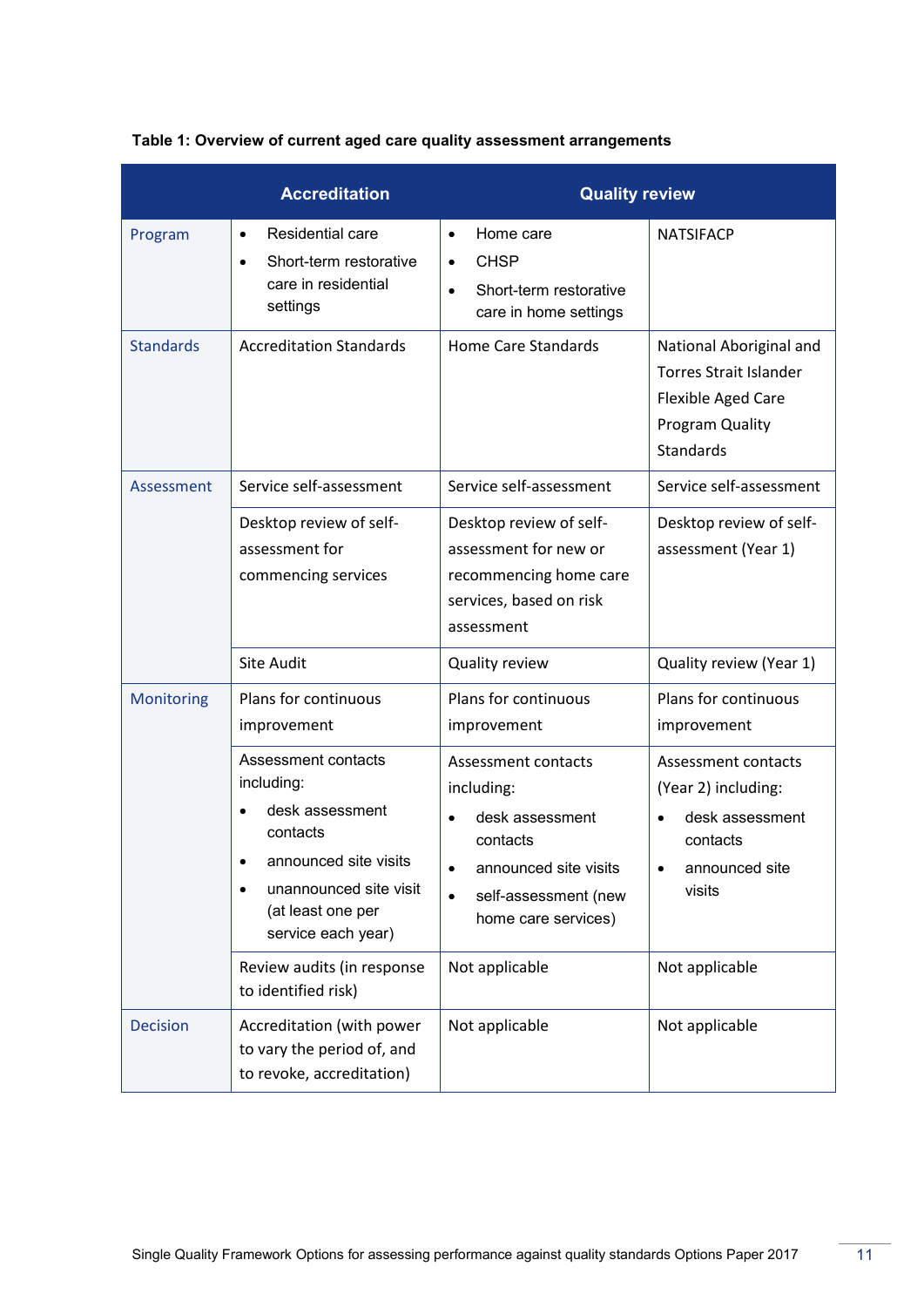|       | <b>Accreditation</b>                                               | <b>Quality review</b>                                                                          |                                                                                                   |
|-------|--------------------------------------------------------------------|------------------------------------------------------------------------------------------------|---------------------------------------------------------------------------------------------------|
| Cycle | Typically every three years<br>New homes—one-year<br>accreditation | Typically every three<br>years—at least one quality<br>review per service every<br>three years | Every two years:<br>Year 1: Quality<br>review<br>Year 2: Monitoring<br>and assessment<br>contacts |

## **What are the objectives of any reform or change to the existing system?**

In examining options for improving the current quality assessment arrangements, the Australian Government aims to establish a system that:

- continues to provide *safeguards* for consumers by minimising risks to their health, safety and wellbeing while recognising that not all risks can be mitigated through an assessment process
- relies on *risk-based and proportionate* quality assessments and monitoring (so that finite resources can be focused on higher-risk organisations and services)
- is *inclusive of the consumer* so that the consumer voice is more strongly heard as part of the quality assessment and monitoring process
- is *transparent and readily understood* by both consumers and organisations
- reduces unnecessary red tape and duplication to allow *greater efficiencies* in quality assessment and monitoring processes (for organisations and government)
- supports **innovative service delivery** models that are emerging in response to consumer demand
- produces *useful information for consumers*, helps to inform decisions about their care and drives competition in the market.

## **How do the quality assessment processes and the aged care standards interact?**

The quality assessment process is designed to measure an organisation's performance (in respect of a service) against the aged care standards. It is proposed that a single set of quality standards will apply across all aged care organisations and services. The draft quality standards comprise eight individual standards relating to:

- 1. Consumer dignity, autonomy and choice
- 2. Ongoing assessment and planning with consumers
- 3. Delivering personal care and clinical care
- 4. Delivering lifestyle services and supports
- 5. Service environment
- 6. Feedback and complaints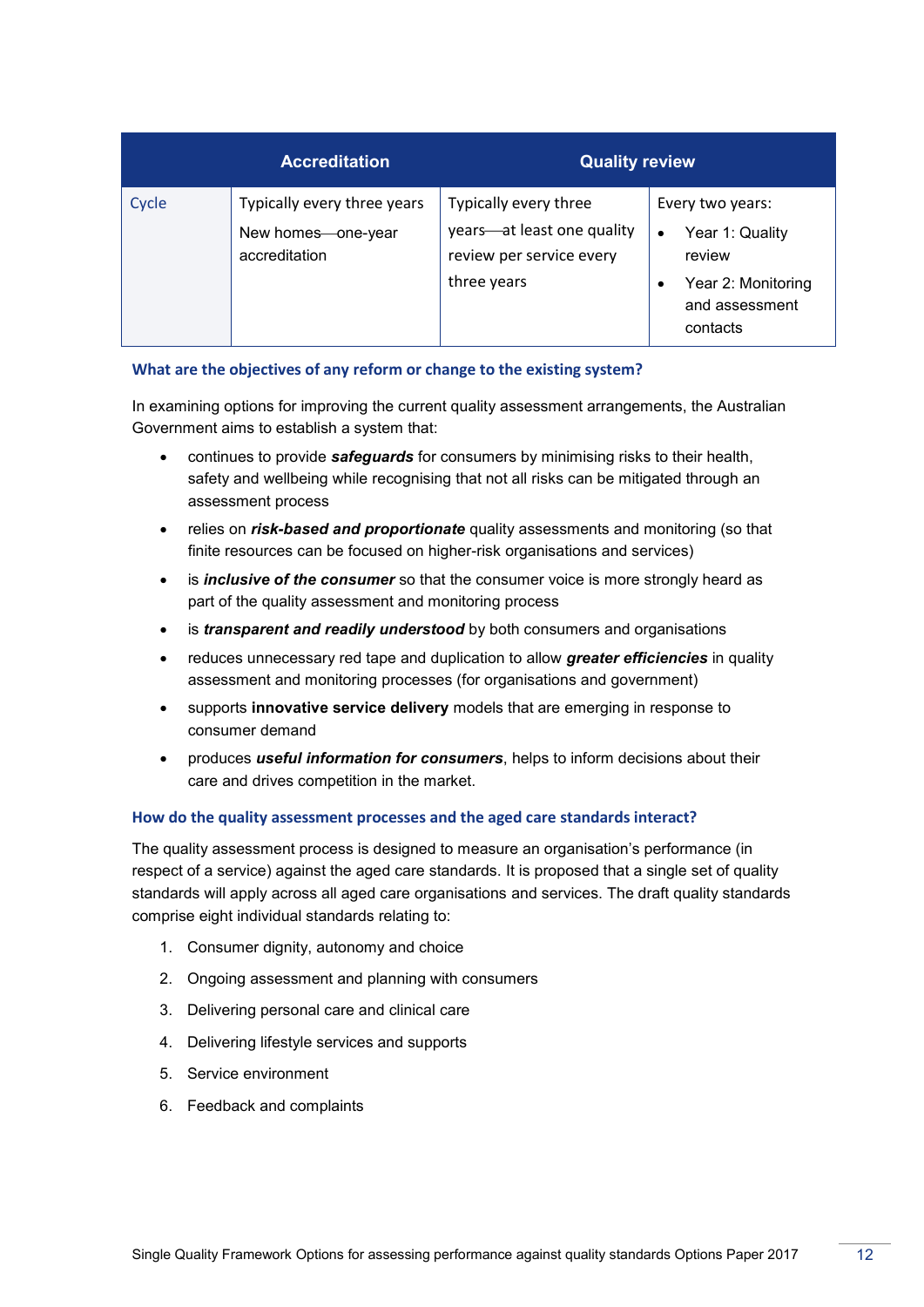- 7. Human resources
- 8. Organisational governance.

The draft standards are structured so that different standards can be applied to different organisations based on the nature of the care and services that they provide. Please refer to the separate consultation paper entitled *Single Aged Care Quality FrameworkDraft aged care quality standardsConsultation paper 2017.*

## **Your thoughts**

- What are the strengths of the current aged care quality assessment arrangements?
- What aspects of the current quality assessment arrangements need to be improved?
- What other issues need to be considered in the design of any new quality assessment arrangements?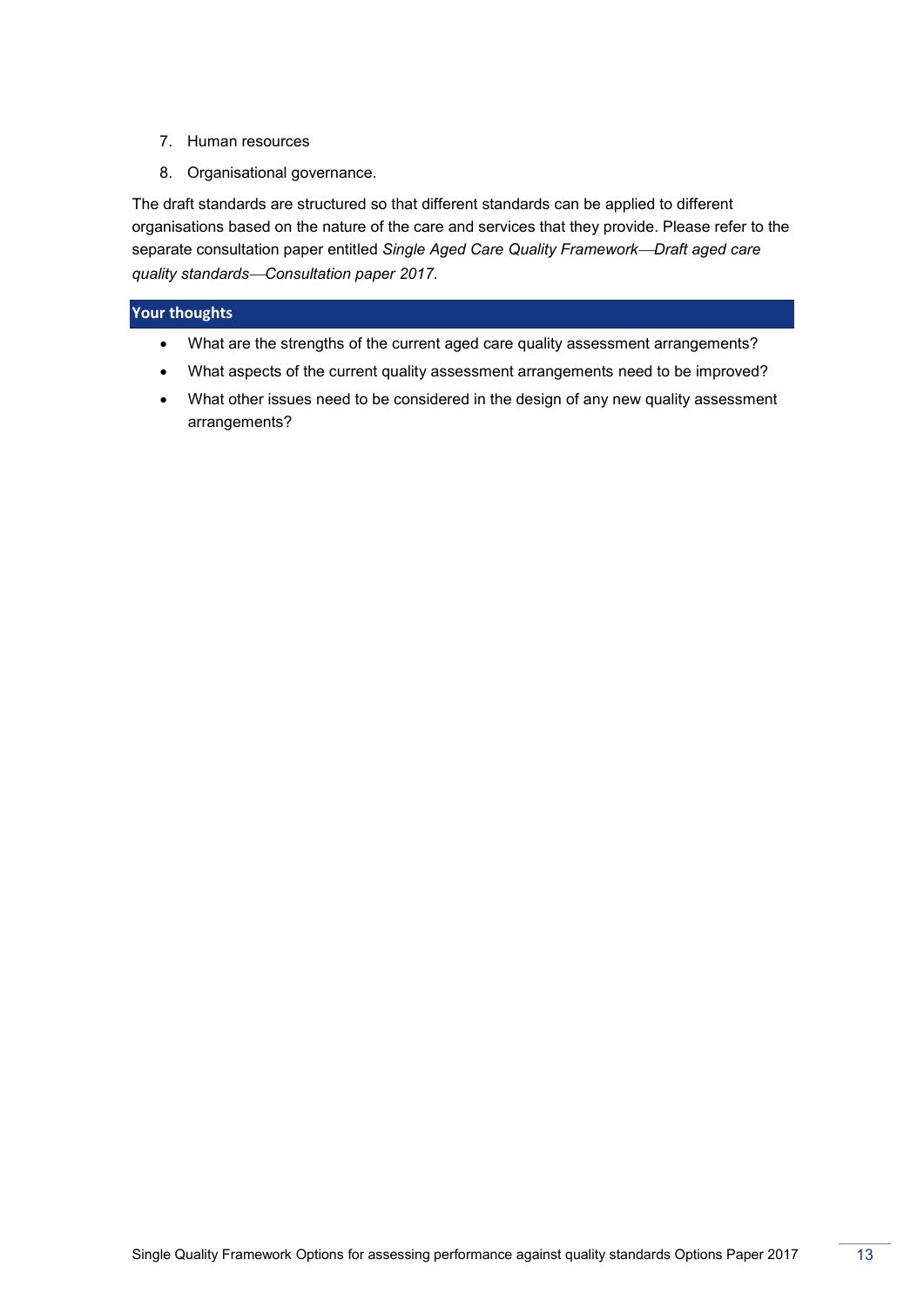## <span id="page-15-0"></span>SUMMARY OF OPTIONS

### **Features common to all options**

- A single set of aged care standards applicable across all care types (except for those set out in Option 3).
- A wider range of methods for assessing performance against the aged care standards.
- Continued use of data and intelligence to inform the risk-based assessment.
- Greater consumer involvement in the assessment process.
- Capacity for the Quality Agency to recognise compliance with other similar quality standards.
- Better information available to the consumer about the outcomes of the assessment.
- Government retains the capacity to examine complaints and take compliance action where the organisation does not comply with any of its legislative/contractual responsibilities.

The table [below](#page-15-1) outlines the key features of three options.

| <b>Options</b>                    | Key features of each option                                                                                  |
|-----------------------------------|--------------------------------------------------------------------------------------------------------------|
| Option 1:                         | All organisations would be required to meet the new aged<br>$\bullet$<br>care standards.                     |
| <b>Quality assessment process</b> |                                                                                                              |
| based on care setting, with       | There would continue to be one quality assessment<br>$\bullet$                                               |
| different approaches for          | process for residential care (accreditation) and another for<br>home/community care (quality reviews).       |
| residential care and              |                                                                                                              |
| home/community care (based        | Services would continue to receive a report of major<br>findings of the assessment and, for residential care |
| on status quo)                    | services, a decision in relation to accreditation of the<br>service.                                         |
|                                   | Improvements to existing arrangements would be achieved<br>by the features common to all options.            |

### <span id="page-15-1"></span>**Table 2: Summary of options for aged care quality assessments**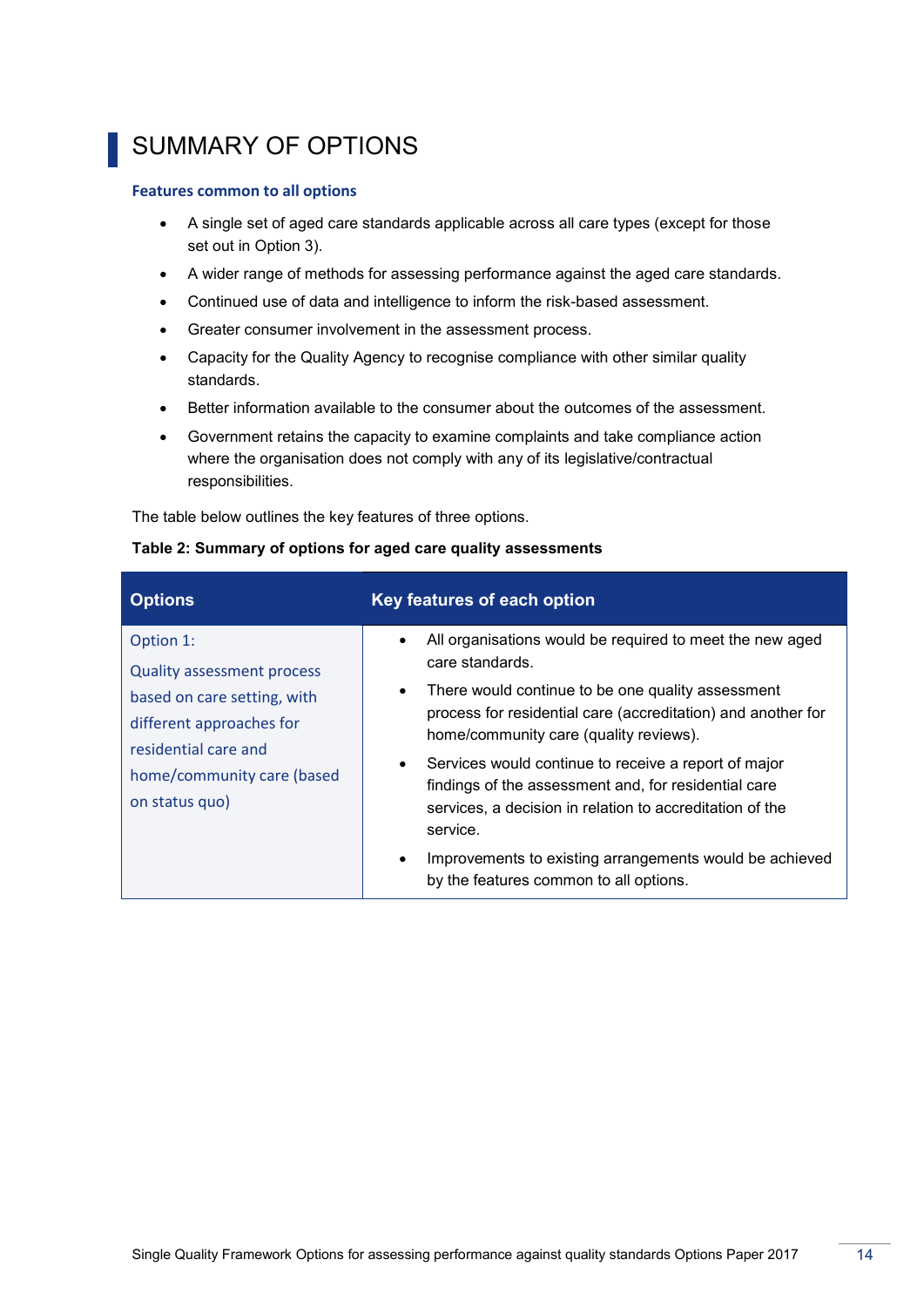| <b>Options</b>                                                                                                                          | Key features of each option                                                                                                                                                                                                                                                                                                 |
|-----------------------------------------------------------------------------------------------------------------------------------------|-----------------------------------------------------------------------------------------------------------------------------------------------------------------------------------------------------------------------------------------------------------------------------------------------------------------------------|
| Option 2:<br>Single risk-based assessment<br>process applicable to all aged<br>care settings                                            | All organisations <sup>4</sup> would be required to meet the new aged<br>care standards and would be subject to:                                                                                                                                                                                                            |
|                                                                                                                                         | a regular assessment process to enable the service to<br>demonstrate performance against the standards. A<br>service assessed as meeting the aged care standards<br>would be recognised through accreditation                                                                                                               |
|                                                                                                                                         | ongoing monitoring. If a service is not complying with<br>the standards, the organisation would be expected to<br>address the non-compliance within a timeframe agreed<br>with the Quality Agency. The non-compliance would<br>also be referred to the department for consideration as<br>to the need for any other action. |
|                                                                                                                                         | Performance against the standards (i.e. the nature and<br>depth of the assessment), as well as the extent of<br>monitoring necessary would be proportionate to the risks to<br>the health, safety and wellbeing of consumers                                                                                                |
| Option 3:<br>Safety and quality declaration                                                                                             | Organisations that provide low-risk services would be<br>$\bullet$<br>approved to provide aged care under the Aged Care Act<br>1997 or through a funding agreement.                                                                                                                                                         |
| by organisations providing low-<br>risk services readily available to<br>the broader population (can be<br>combined with Option 1 or 2) | These organisations would be required to declare that they<br>are compliant with basic safety and quality requirements,<br>rather than being required to meet the aged care standards<br>or undertake the quality assessment process.                                                                                       |
|                                                                                                                                         | These organisations would be required to satisfy all other<br>٠<br>responsibilities, including having a complaints resolution<br>mechanism and working with the Aged Care Complaints<br>Commissioner to resolve any complaints.                                                                                             |

-

<sup>&</sup>lt;sup>4</sup> The new aged care standards will apply to organisations providing: residential care, home care, flexible care (including innovative care services, multi-purpose services (in a manner consistent with the spirit and intent of the standards), short-term restorative care and transition care), CHSP and NATSIFACP services.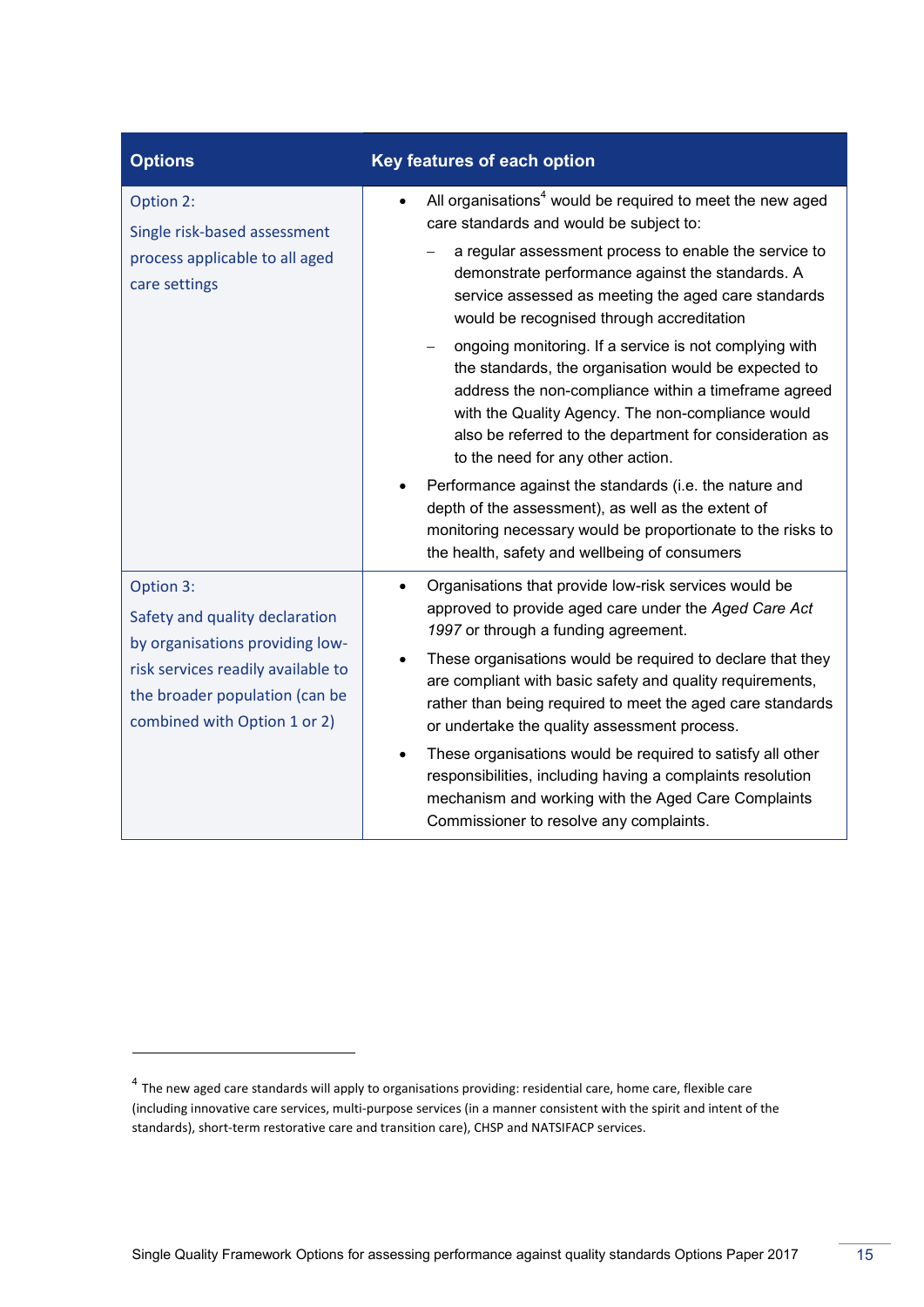## <span id="page-17-0"></span>FEATURES PROPOSED TO BE COMMON TO ALL **OPTIONS**

Regardless of which quality assessment option is adopted, there are a number of features that could be common to all options. Each of these features is consistent with the broad objectives of government.

## **A single set of aged care standards**

- As part of the single quality framework reform, a single set of aged care standards is being developed. Please refer to the separate consultation paper entitled *Single Aged Care Quality FrameworkDraft aged care quality standardsConsultation paper 2017*.
- The standards will apply to all care types (noting the exception proposed in Option 3).
- Organisations will only be assessed against those standards that are relevant to the service. For example, if a service does not provide clinical and/or personal care, they will not be required to meet the standards relating to clinical and/or personal care.

## **A wider range of methods for assessing performance against the aged care standards and for monitoring ongoing performance**

- The current system of accreditation and quality review largely relies on:
	- self-assessments
	- site visits (including interviews with consumers and their families, interviews with staff and management, review of documents and observation)
	- plans for continuous improvement and monitoring
	- review through assessment contacts or review audits (review audits apply only to residential care).
- In addition to expanding review audits and unannounced/short-notice site visits to all aged care services, other methods could be used to assess and monitor ongoing performance. They include:
	- Organisations could 'opt in' to proactively disclose issues related to their performance on an ongoing basis to the Quality Agency and/or the public. For example, they could report adverse events in real time, report complaints and the organisation's responses to complaints or carry out regular/continuous selfassessment against the aged care standards. In return for such a high level of selfdisclosure, less intensive external assessment processes may be appropriate.
	- In some situations, external desk audits of the self-assessments against the aged care standards could be used as an alternative to site visits-for example, where a service provides low-risk services.
	- In other situations, services of a high-performing organisation could submit selfassessment to the Quality Agency (with or without public disclosure of the assessment) as an alternative to some site visits.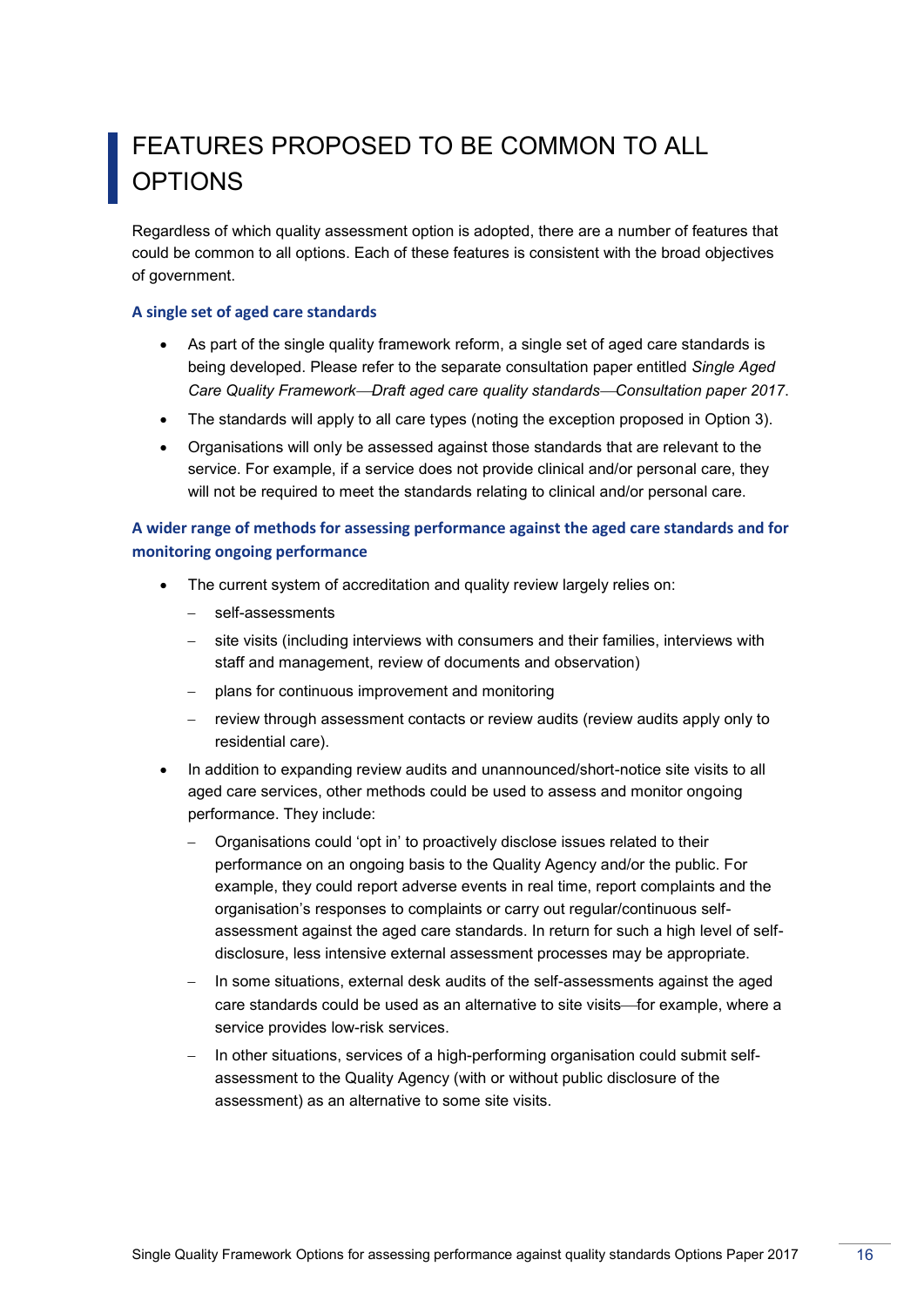- Focused audits could be conducted when a specific problem has been identified across the aged care sector or to allow in-depth assessments against a specific aged care standard or part of a standard.
- The introduction of a single set of aged care standards will also enable streamlining of the assessment processes, particularly for larger organisations. For example, organisations that deliver a variety of residential and home/community care services at a single location could undertake a combined assessment process.

## **Continued use of data and intelligence to inform proportionate, risk-based assessment and monitoring**

- Each of the options presented in this paper relies to a greater or lesser extent on a risk assessment of the organisation and its services to inform the way in which the Quality Agency will measure performance and the level of intensity of ongoing monitoring.
- Currently, the Quality Agency uses information about the organisation and its services (including the service's compliance history) to schedule both announced and unannounced site visits (for residential care). Intelligence about the organisation and its services is also used to inform the scope and nature of other contacts with the service.
- The Quality Agency will continue to use information collected through a range of avenues (including the Aged Care Funding Instrument, departmental teams responsible for prudential regulation and the Aged Care Complaints Commissioner) to ensure that:
	- quality assessments and ongoing monitoring are proportionate to the risk
	- the finite resources for conducting quality assessments and monitoring are used to best effect.
- In addition, in 2017 the Quality Agency is strengthening its regulatory intelligence for case management and performance differentiation by introducing a computer-assisted audit tool that will allow indicators of performance and risk to be collected and analysed.
- By reducing the regulatory effort that is expended on lower-risk services (where risk is determined based on a range of matters including the type of care provided, the performance history of the organisation and its services and participation in other accreditation schemes), the Quality Agency can focus on those services that need more frequent monitoring and/or support.

## **Greater consumer involvement in the assessment process**

- Currently, consumer interviews are a key part of the quality assessment process. During an accreditation audit, assessors are required to interview at least 10 per cent of consumers and/or their representatives. For quality reviews, care recipients and their representatives are notified of site visits and are given the opportunity to talk to quality reviewers.
- Regardless of which quality assessment option is adopted, it is proposed that any new arrangement would be more inclusive of consumers and that there would be a greater focus on seeking the views of consumers about whether they experience safe, quality care and services that are consistent with their needs and preferences.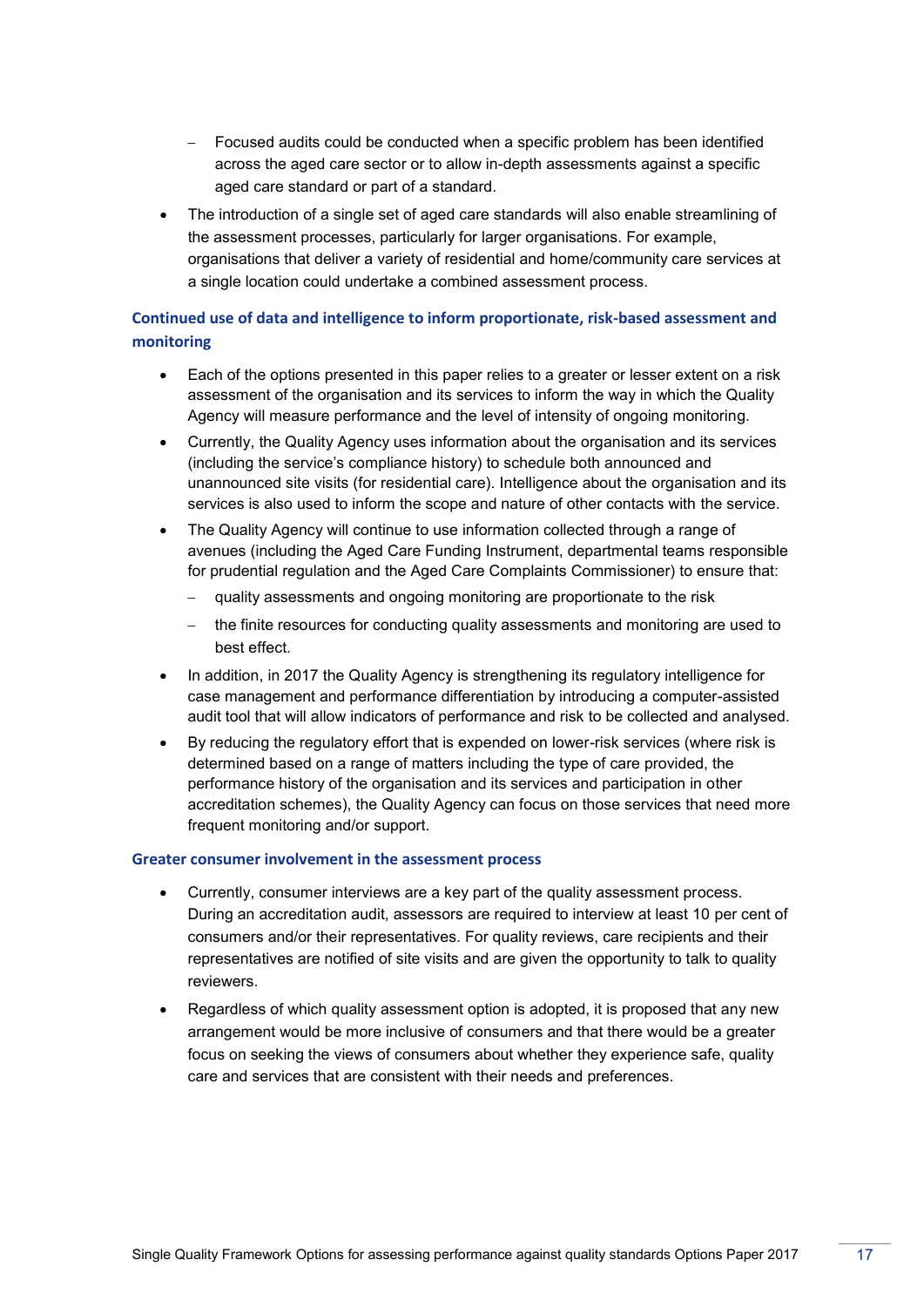## **Capacity for the Quality Agency to recognise compliance with other similar standards or quality frameworks**

- A number of aged care organisations are accredited or certified against other quality standards, such as the National Safety and Quality Health Service Standards, National Disability Standards, Australian Council on Health Care EQuIP6 National and Corporate Health Standards, ISO 9000 and the Australian Business Excellence Award.
- Under each of the options, it is proposed that there would be greater capacity for organisations to use evidence from other accreditation schemes to demonstrate their performance against the aged care standards. This could reduce duplication and streamline the aged care assessment process.
- Future consideration will also be given to opportunities for greater mutual recognition where organisations have demonstrated performance against similar standards in other accreditation schemes. When new standards are in place for health, disability services and aged care (all expected over the coming years), further work can be done on identifying the viability of mutual recognition.

## **Better information about the outcomes of the assessment**

- Currently, the Quality Agency is required to publish every site audit report, including review audits and each decision about a residential aged care service's performance against the Accreditation Standards.
- While these reports contain some de-identified information based on feedback from consumers, the reports are not focused on the consumer experience. The outcomes of quality reviews of home/community care services are not published.
- The Quality Agency is working with consumers, organisations and aged care specialists to develop and test a set of structured consumer interview questions for use as part of the site audit. The interview questions will reflect the Accreditation Standards and support the development of a consumer-focused report on consumers' experience of the quality of care and services in their particular residential aged care service. The aim of the site audit report is to ensure that information about the consumer's experience of quality of care and services is available to consumers and prospective consumers to enable them to make informed decisions about their care. This information also drives competition in the market.

### **Complementary processes for dealing with complaints or non-compliance**

 Under each of the above options there would continue to be an independent complaints body—the Aged Care Complaints Commissioner. If at any time the Aged Care Complaints Commissioner is concerned that an organisation may not be meeting the relevant aged care standards and the charters of care recipient rights and responsibilities or its responsibilities more broadly, the Aged Care Complaints Commissioner may refer the matter to the Quality Agency and/or the department for further consideration. This is current practice.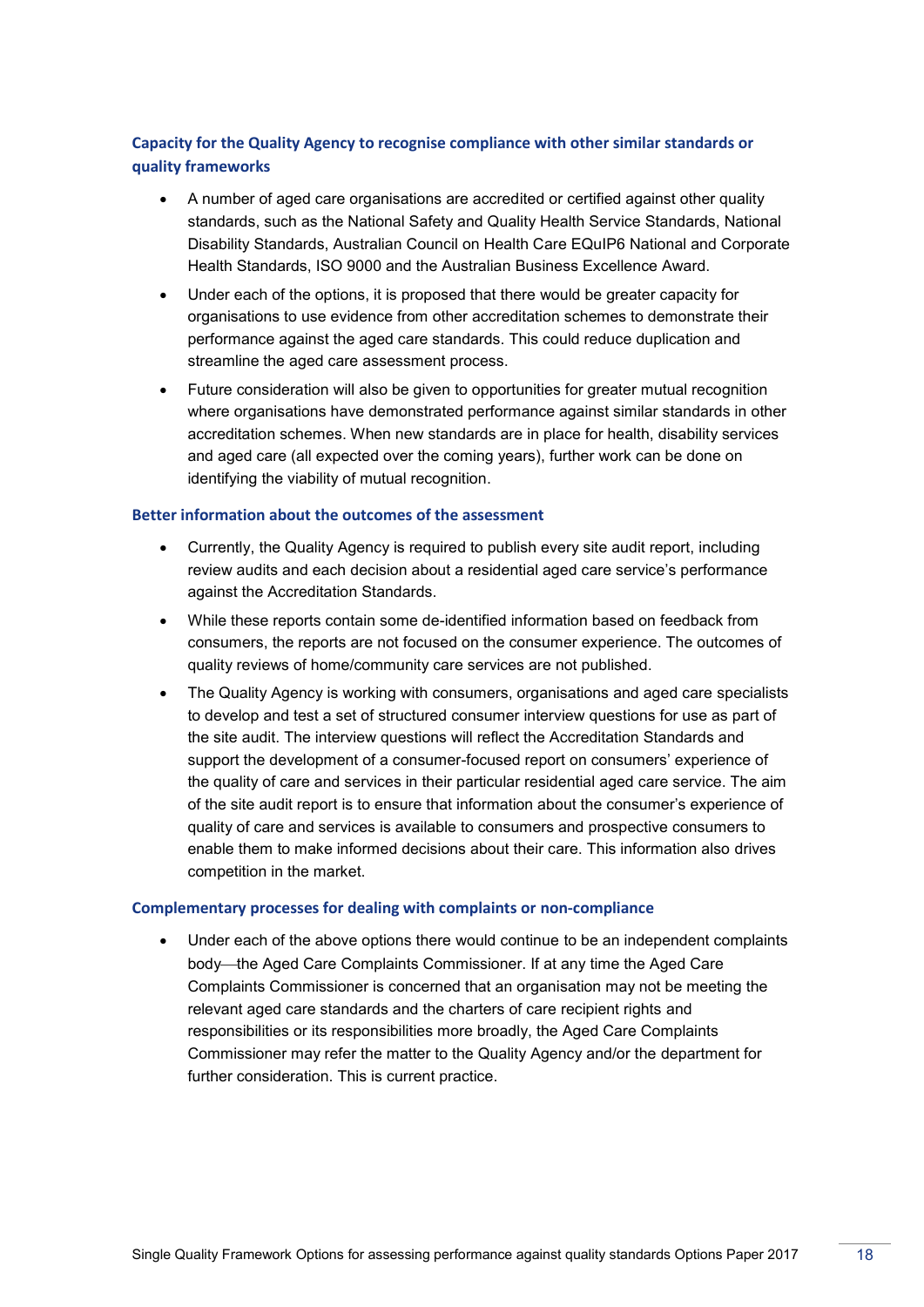• The department would continue to maintain the capacity to take compliance action against organisations that are non-compliant with either the standards or any other approved provider responsibilities relating to quality of care, user rights or accountability.

## **Your thoughts**

- Do you agree that these features should be part of aged care quality assessments?
- What are some of the different ways in which an organisation (and its services) could demonstrate its performance against the standards?
- How could consumers be more effectively involved in the assessment process?
- What information is most valuable to consumers?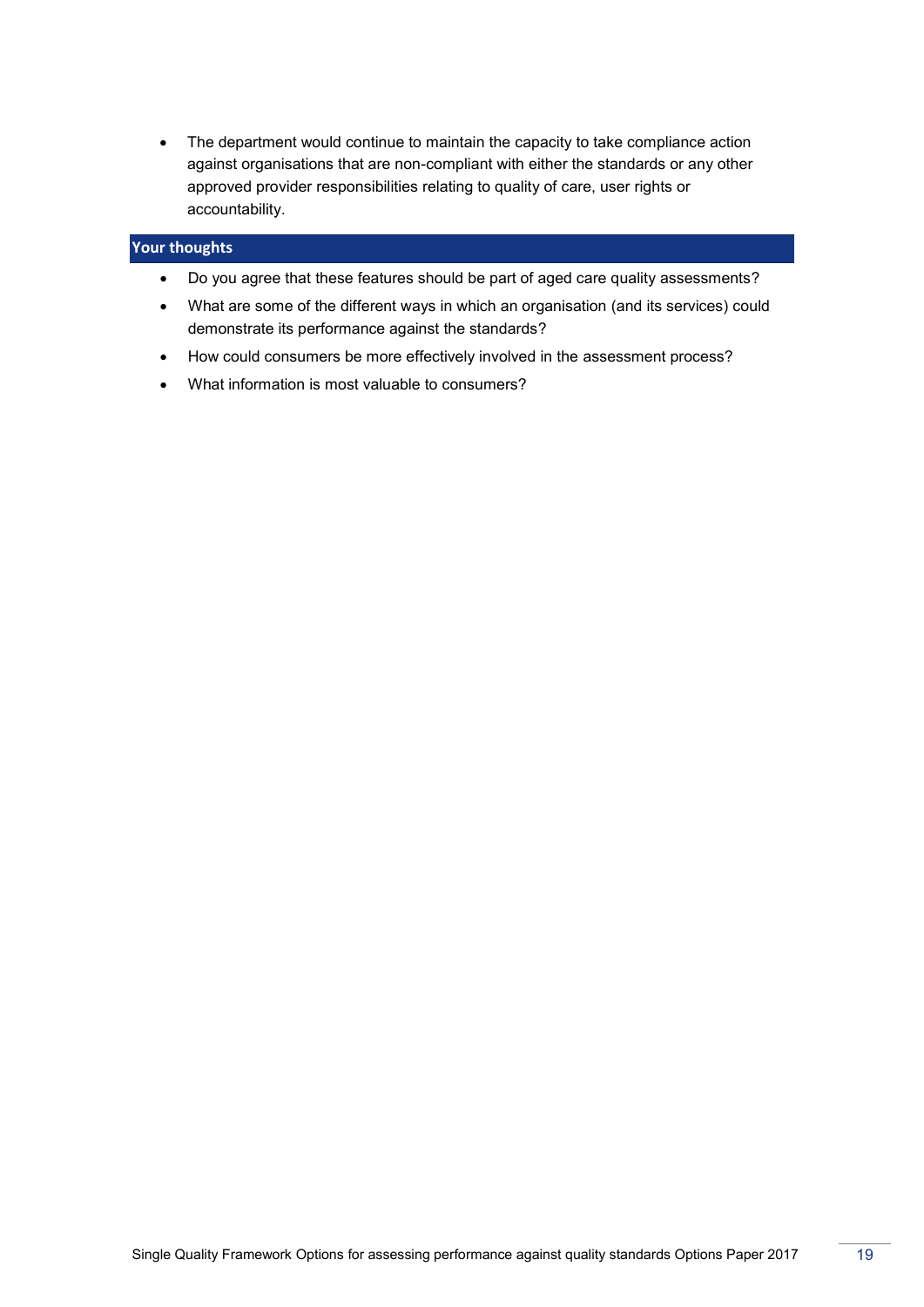## <span id="page-21-0"></span>OPTION 1: QUALITY ASSESSMENT PROCESS BASED ON CARE SETTING (BASED ON STATUS QUO)

## **Key features**

- Separate quality assessment processes would be maintained—that is, residential care services and short-term restorative care in a residential setting would continue to be accredited, and home/community care services would continue to participate in quality reviews.
- The key differences between the current assessment framework and this option is that (as noted above) there would be:
	- a single set of aged care standards that apply to all care types
	- $-$  a wider range of methods for assessing performance against the aged care standards
	- continued use of data and intelligence to inform proportionate assessment methods
	- greater consumer involvement in the assessment process
	- capacity for the Quality Agency to recognise an organisation's compliance with other similar standards or quality frameworks
	- better information available to the consumer about the outcomes of the assessment.
- As is currently the case, there would continue to be complementary processes for dealing with any complaints or non-compliance. For example, if an organisation is found to be non-compliant with the aged care standards, they would be expected to address the non-compliance within a timeframe agreed with the Quality Agency. The noncompliance would also be referred to the department, which would consider whether there was a need for any other action.
- This option could be implemented in conjunction with Option 3.

### **Advantages and disadvantages**

- It recognises that residential care is, in most cases, higher risk than home-based care (because these services generally have greater responsibility for the health, safety and wellbeing of an individual in 24-hour care than services for most individuals who are receiving a more limited range of services in their home) and therefore requires accreditation.
- It maintains a distinction between home/community care and residential care quality assessment that is familiar to existing organisations and consumers.
- Some home/community care services may be higher risk (and more akin to residential aged care services) but would be assessed using a different framework.
- Organisations that provide different care types would continue to be subject to different assessment frameworks (with related duplication of effort and cost).
- It does not achieve the Aged Care Sector Committee's vision, as detailed in the Aged Care Roadmap, of a single sector-wide quality assurance process.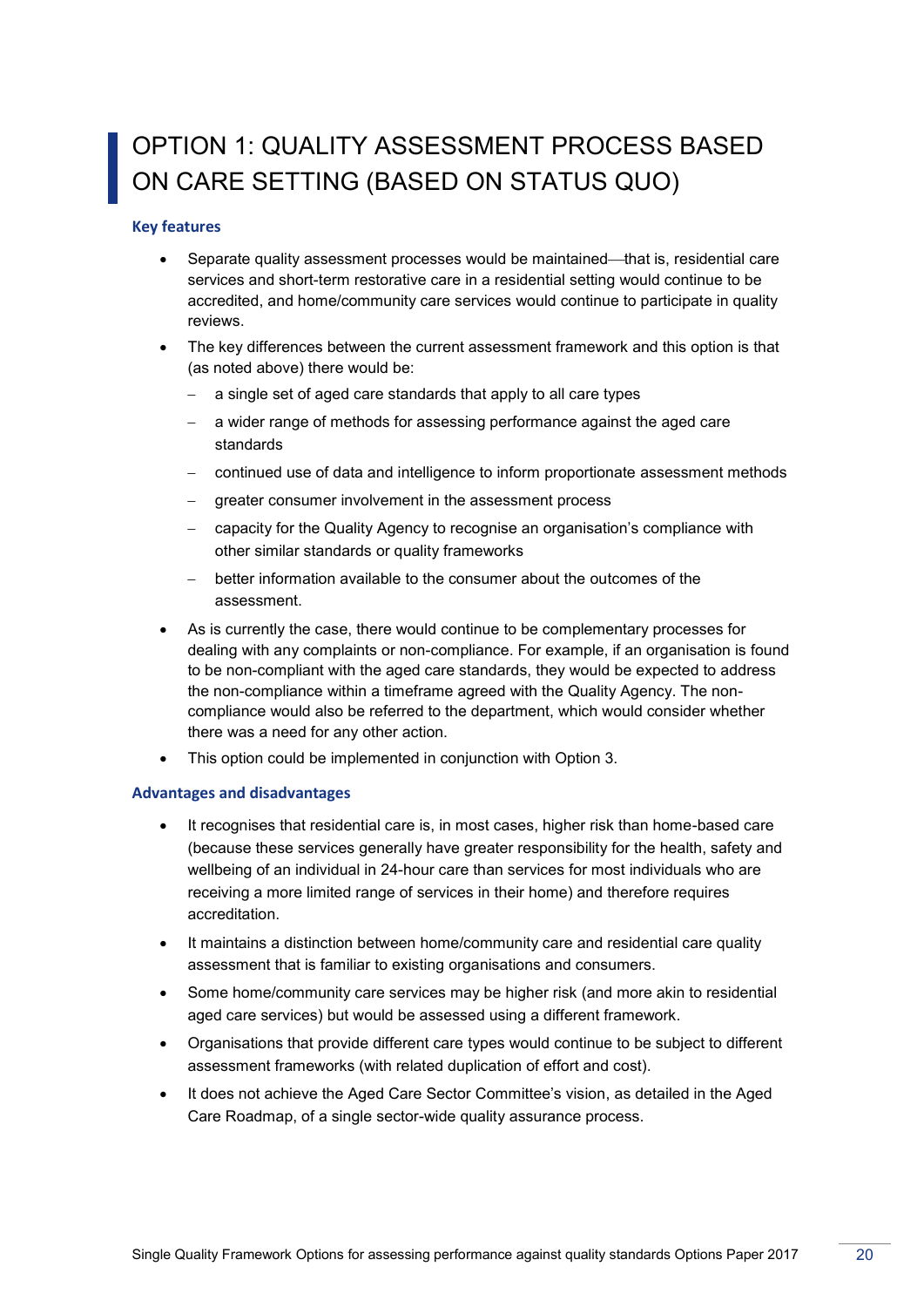## **Your thoughts**

- What are the advantages and disadvantages of this option?
- Should any new assessment approaches be included in this option?
- How can this option best accommodate future changes in service delivery (for example, new models of service delivery)?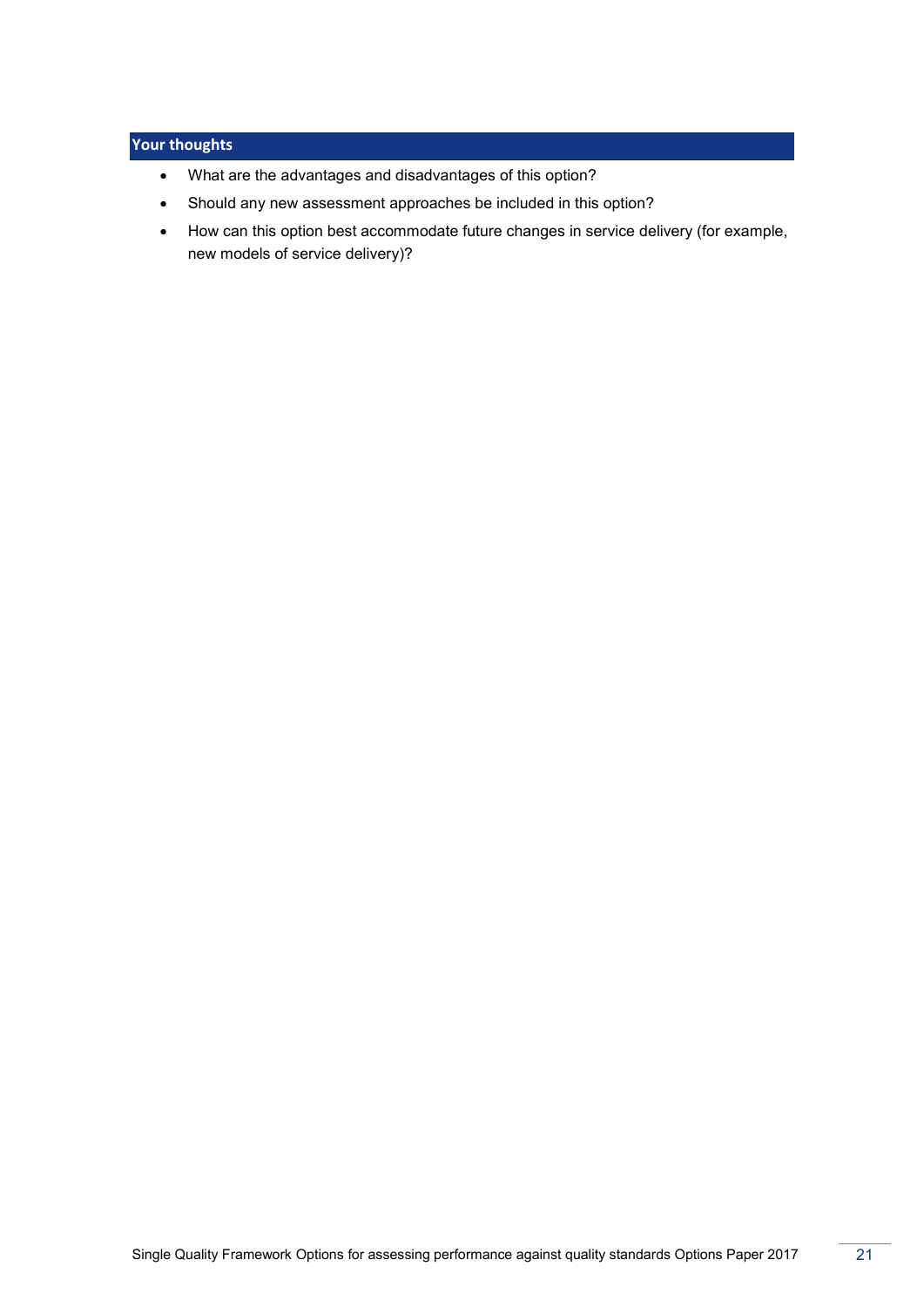## <span id="page-23-0"></span>OPTION 2: SINGLE RISK-BASED QUALITY ASSESSMENT PROCESS APPLICABLE TO ALL AGED CARE SETTINGS

## **Key features**

- All organisations would be required to meet the aged care standards and would be subject to:
	- a regular assessment process to enable an organisation's services to demonstrate their performance against the standards in respect of each service. A service that has been assessed as meeting the aged care standards would be recognised through accreditation
	- ongoing monitoring. As is currently the case, if a service is found to be noncompliant with the aged care standards, the organisation would be expected to address the non-compliance within a timeframe agreed with the Quality Agency. The non-compliance would also be referred to the department, which would consider whether there was a need for any other action.
- The way that performance could demonstrate against the standards (that is, the nature and depth of the assessment), as well as the extent of compliance monitoring necessary, would be proportionate to the risks to the health, safety and wellbeing of consumers. Regard would be had to:
	- the impacts of any failure on the consumer, taking into account:
		- o the scope and nature of the services being delivered (for example, clinical care, personal care or non-personal care)
		- $\circ$  the level of responsibility that the service has for the consumer. For example, services delivering 24-hour care (whether it is in the consumer's home or in a residential care service) represent a greater risk than those delivering lowfrequency and low-intensity home/community based services.
	- the performance of the organisation and its services. For example, an organisation with a poor history of compliance against the aged care standards (or other legislative and contractual responsibilities) is higher risk than an organisation with a strong performance record. Information that the public, the Aged Care Complaints Commissioner or the department provides to the Quality Agency may also highlight risks and mean that increased monitoring is necessary
	- whether the organisation has accreditation through other relevant schemes. For example, if an organisation is already accredited under health standards or disability standards, this may decrease the risk or influence the nature of the assessment needed in relation to aged care*.*
- Some examples of a risk-based approach to performance assessment are:
	- the Quality Agency could increase their use of desk-based audits for lower-risk services, using site audits to gain greater consumer input
	- there may be longer intervals between assessments for services of higherperforming organisations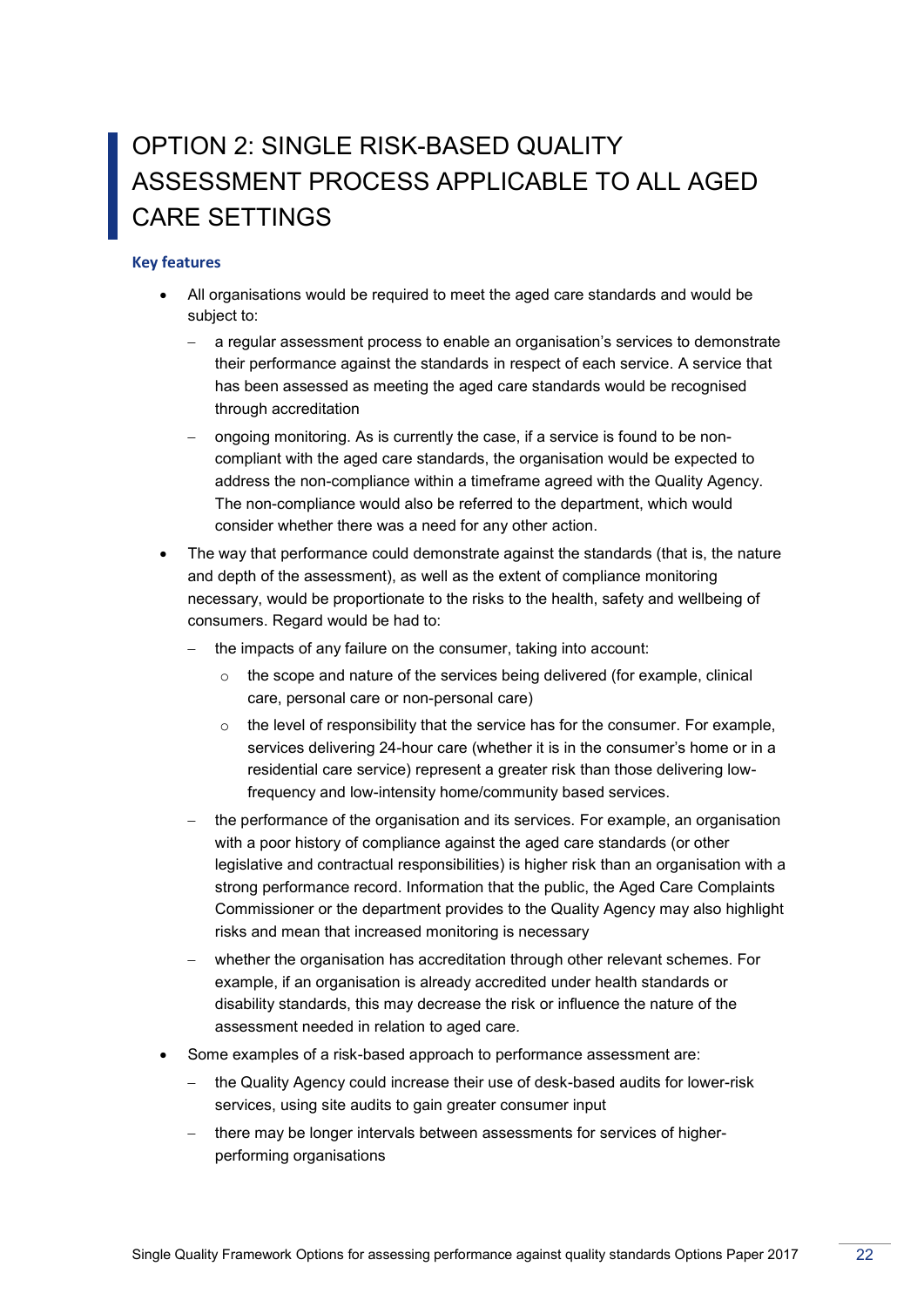- if an organisation has demonstrated effective organisational governance, this could reduce the need for the Quality Agency to replicate this assessment at each service
- future consideration could be given to having the Quality Agency focus on sampling of individual services within an organisation rather than assessment of each individual service.
- Likewise, the extent of any additional monitoring would be influenced by the organisation and its services' risk profile (which may change over time). For example, higher-risk organisations and services may be subject to more assessment contacts or unannounced visits.
- This option could be implemented in conjunction with Option 3. The impact of this would be that some organisations would not be subject to the processes detailed above (based on the low risk of the services they provide).

## **Advantages and disadvantages**

- There would be consistent expectations of quality across the sector, but the assessment process would be proportionate to risk, noting that risk can change over time and that the assessment methods can be adjusted accordingly.
- It provides consumers with an assurance that, even if their care is delivered in a residential or home/community setting, they will be able to expect the same level of quality services. This is increasingly important, as consumers want to remain at home longer and new innovative service delivery options are being developed to support consumers to achieve this goal.
- It provides organisational efficiencies for those delivering multiple aged care programs. For example, organisations would be able to use one administrative system and staff training program for aged care quality assessment rather than having separate processes for residential and home/community care services.
- It represents a change for home/community care organisations. For higher-risk home/community care organisations (or those providing higher-risk services) there is likely to be an increase in the depth of the assessment process that is undertaken. Conversely, for organisations (including those providing residential care services) with a strong compliance record, the assessment processes may be more streamlined.
- It better enables the Quality Agency to target its finite resources to higher-risk organisations (including those delivering higher-risk services).
- It supports consumers to become familiar with the assessment process (and the reporting of assessment outcomes) that will be common across all of the types of care that they may receive.
- It achieves the Aged Care Sector Committee's vision, as detailed in the Aged Care Roadmap, of a single sector-wide quality assurance process against a single set of quality standards and could introduce a capacity for recognition of similar quality accreditation systems.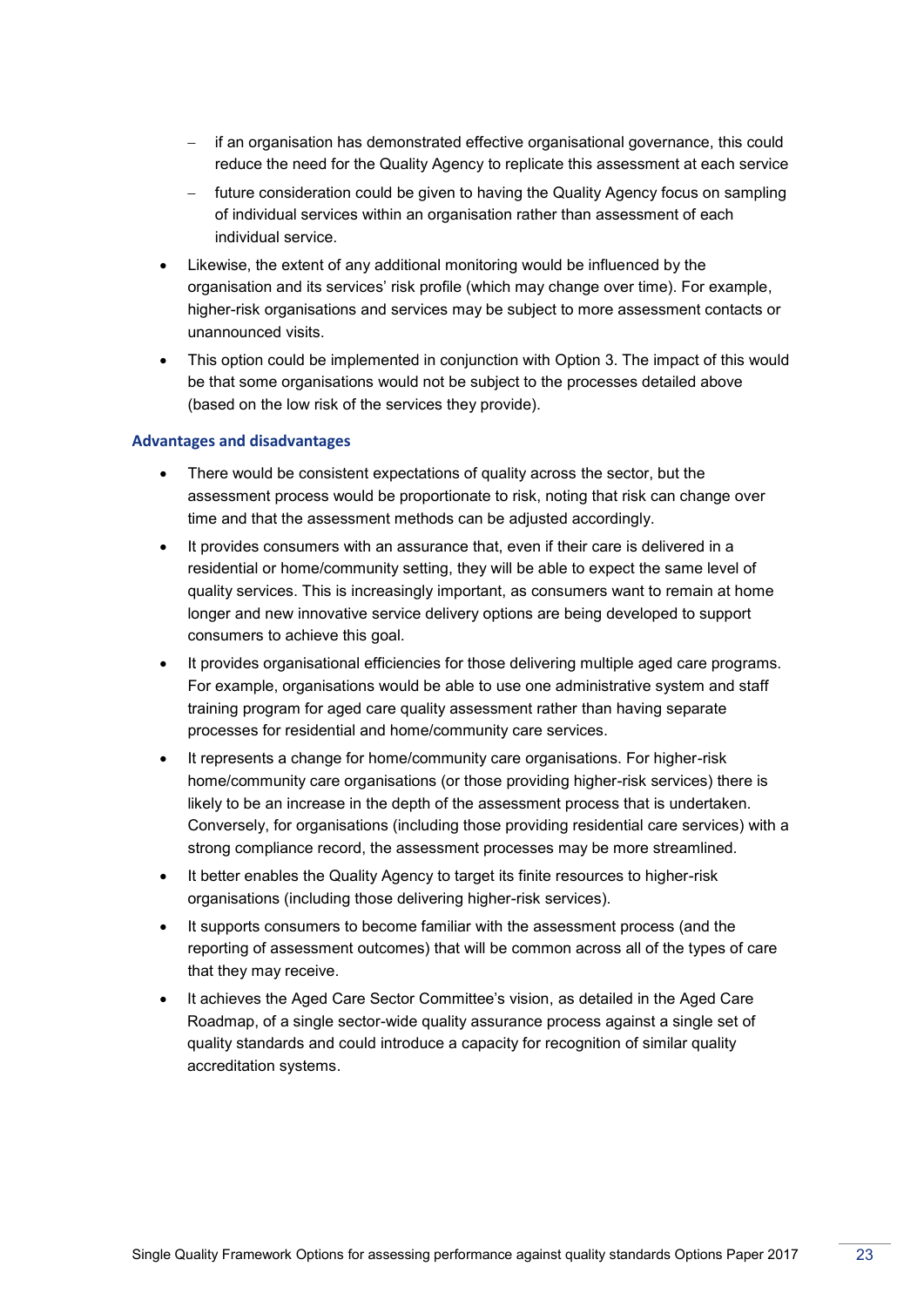## **Your thoughts**

- What are the advantages and disadvantages of this option?
- To differentiate between organisations (and their services) to enable more targeted quality assessments, would it be sufficient to consider the following risks or should other matters also be taken into account:
	- o The nature of the services being delivered
	- o The level of responsibility the service has for the consumer's health, safety and wellbeing
	- o The performance history of the organisation and its services
	- o The organisation's compliance with any other relevant standards or quality frameworks?
- How can we best create a more risk-based approach to performance assessment?
- What support would organisations (particularly community/home care organisations) need to transition to this approach?
- Should organisations that provide transition care also be subject to this single quality assessment framework (noting that the quality of most of these organisations is regulated by state and territory governments)?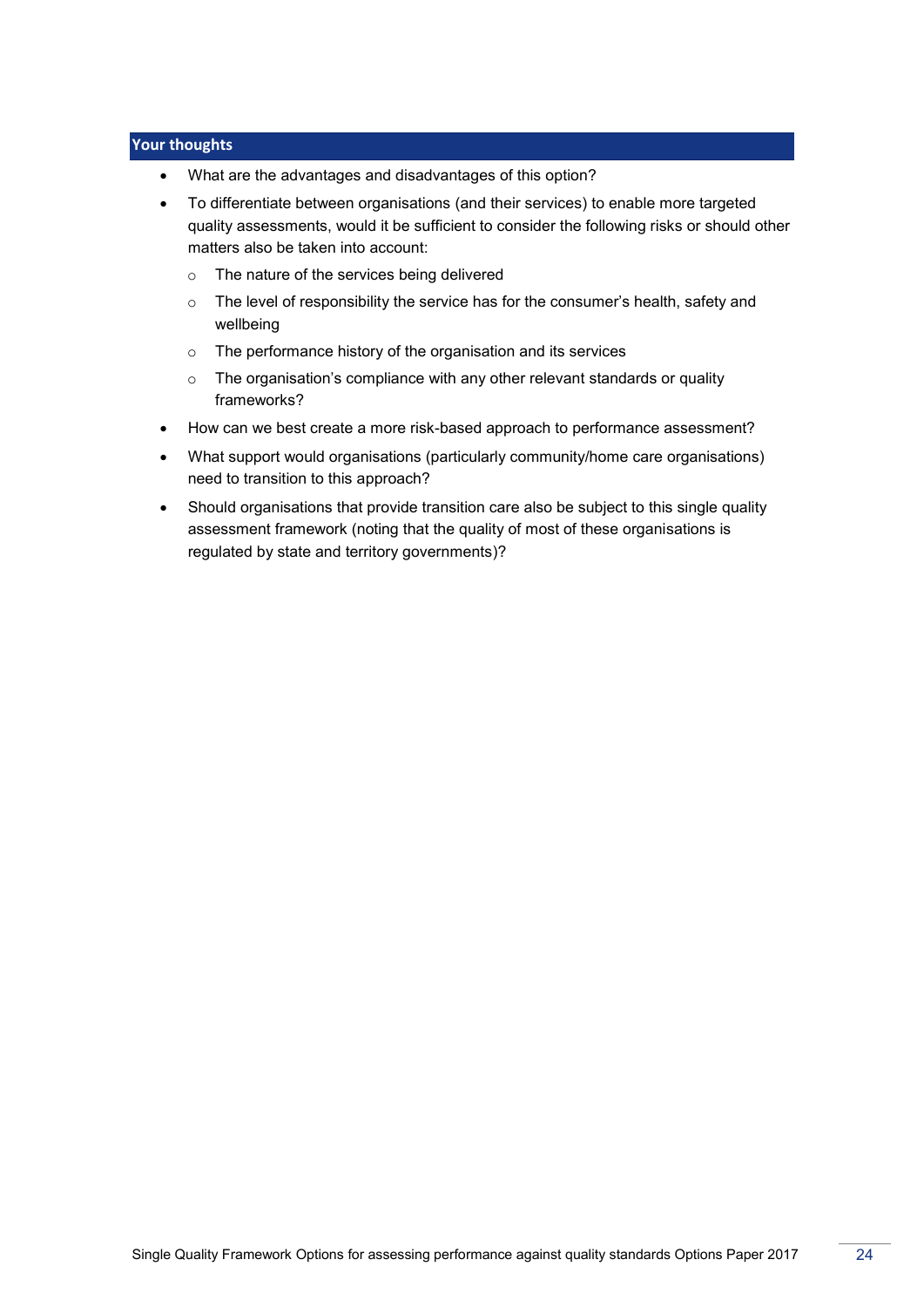## <span id="page-26-0"></span>OPTION 3: SAFETY AND QUALITY DECLARATION BY ORGANISATIONS DELIVERING LOW-RISK SERVICES READILY AVAILABLE TO THE BROADER POPULATION (CAN BE COMBINED WITH OPTION 1 OR OPTION 2)

## **Key features**

Some of the services provided as part of Australian Government funded aged care programs include low-risk services that are readily available to the broader population—for example, gardening services, house cleaning services, community transport and food delivery services.

Currently, organisations providing low-risk services are subject to the same quality assessment processes as those providing more intimate personal care (such as bathing and dressing) and more complex care (such as clinical care). They are also subject to other laws designed to protect consumers from the general risks associated with those services. For example, organisations that provide community transport services are subject to a range of other laws intended to minimise risks to passengers, regardless of who the passenger is or how their journey is funded.

Under this option, organisations providing low-risk services that are readily available to the broader community would:

- continue to be approved to provide aged care services either under the *Aged Care Act 1997* or through a funding agreement
- continue to meet all legislative/contractual responsibilities but would not be required to meet the aged care standards. All organisations that provide Australian Government funded aged care would continue to:
	- have responsibilities under the charters for care recipients' rights and responsibilities
	- $-$  be accountable for funding
	- provide certain information to consumers
- have a complaints mechanism with the Aged Care Complaints Commissioner retaining the ability to examine complaints
- provide an annual safety and quality declaration to the Quality Agency as evidence that they are compliant with some basic requirements. For example, they would declare that they hold adequate insurances, have had any necessary police checks and meet their legislative/contractual responsibilities
- be subject to announced, or short-notice, visits based on their risk profile
- may be subject to compliance action by the department if they do not comply with their responsibilities (including their responsibilities under the charters for care recipients' rights and responsibilities).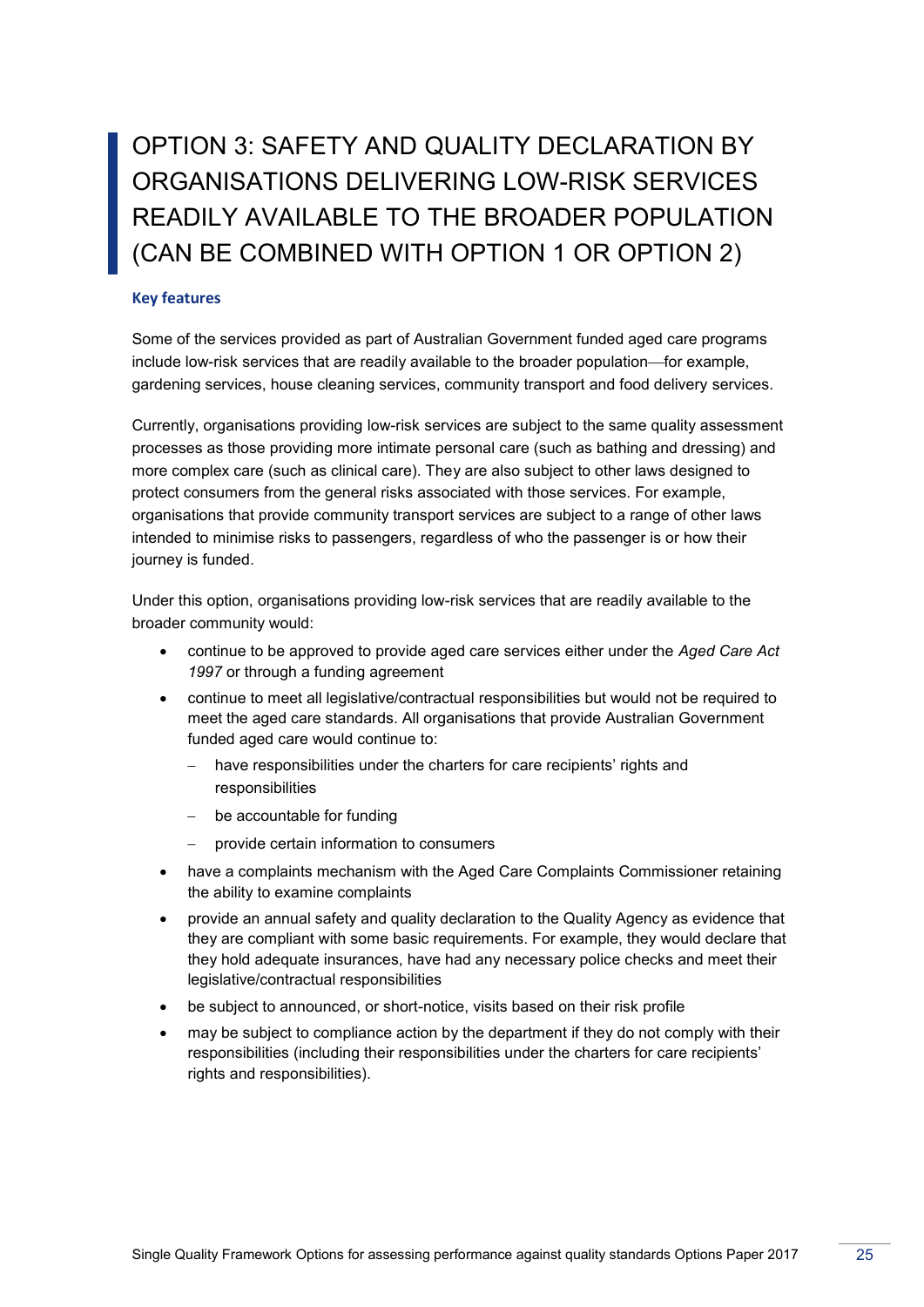### **Advantages and disadvantages**

- There would be a significant reduction in regulatory burden for organisations providing these low-risk services that are widely available to the broader population.
- Consumer protections would still be available under the Australian Consumer Law, and organisations would continue to be subject to any relevant state and territory laws (for example, laws relating to food safety).
- The organisation would still be required to satisfy all other legislative/contractual responsibilities, including having a complaints resolution mechanism and working with the Aged Care Complaints Commissioner to resolve any complaints made about its service. In addition, where there is any concern about the organisation meeting its responsibilities, regulatory action could still be taken.
- As this option minimises the quality assessment required of organisations providing these lower-risk services, it has the potential to attract new entrants to the market. This would expand the choice of services available to consumers.
- Organisations that fall within this category and are also subcontracting to organisations that deliver a broader range of services would still be required to meet the aged care standards (as a result of their relationship with the organisation that is subject to accreditation), but they would not be subject to quality assessment.

## **Your thoughts**

- What are the advantages and disadvantages of this option?
- If this arrangement was adopted, what criteria should be used to determine whether an organisation should be subject to safety and quality declaration rather than assessment?
- What types of organisations should be eligible to use this arrangement?
- Is there an alternative approach that provides appropriate safeguards for consumers while minimising red tape for organisations that only deliver low-risk services?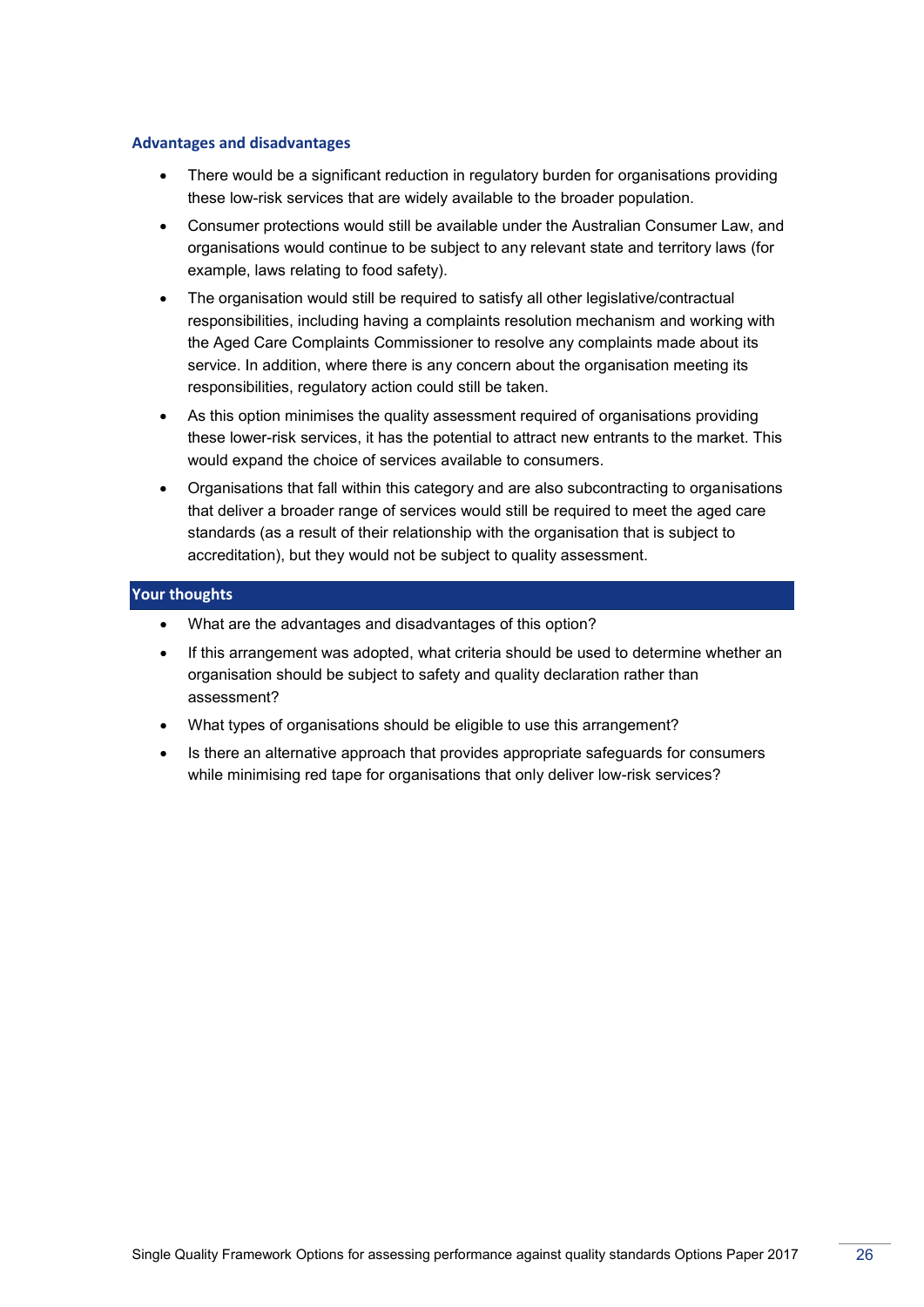# <span id="page-28-0"></span>GLOSSARY

| <b>Terminology</b>        | <b>Definition</b>                                                                                                                                                                                                                                                                                                                                                                            |
|---------------------------|----------------------------------------------------------------------------------------------------------------------------------------------------------------------------------------------------------------------------------------------------------------------------------------------------------------------------------------------------------------------------------------------|
| Accreditation             | An internationally recognised process for assessing quality. In<br>Australia, residential care services are required to be accredited to<br>receive Australian Government subsidies. The aged care<br>accreditation process includes:<br>self-assessment against standards                                                                                                                   |
|                           | submission of an application for re-accreditation (with or<br>$\bullet$<br>without the self-assessment)<br>assessment by a team of quality assessors against the<br>$\bullet$<br><b>Accreditation Standards</b>                                                                                                                                                                              |
|                           | interviews with consumers or their representatives about the<br>$\bullet$<br>quality of their care and services<br>consideration of relevant information that consumers, the<br>$\bullet$<br>public, the Aged Care Complaints Commissioner and the<br>department give to the Quality Agency                                                                                                  |
|                           | a decision about accreditation and the issuing of an<br>$\bullet$<br>accreditation certificate                                                                                                                                                                                                                                                                                               |
|                           | publication of the accreditation decision that the Quality<br>٠<br>Agency has made, including the report on the site audit<br>announced and unannounced visits and other contacts to<br>monitor ongoing performance.                                                                                                                                                                         |
| Aged care service         | The service through which an organisation delivers:                                                                                                                                                                                                                                                                                                                                          |
|                           | residential care<br>home care<br>flexible care (including multi-purpose services, innovative<br>$\bullet$<br>care services, short-term restorative care and transition care)<br>Commonwealth Home Support Programme (CHSP)<br>$\bullet$<br>National Aboriginal and Torres Strait Islander Flexible Aged<br>$\bullet$<br>Care Program (NATSIFACP).                                            |
|                           | An aged care organisation may provide one or more services. At<br>present, the quality of each service is individually assessed.                                                                                                                                                                                                                                                             |
| <b>Assessment contact</b> | A visit to an aged care service for one or more of the following<br>purposes:                                                                                                                                                                                                                                                                                                                |
|                           | to assess the service's performance against the Accreditation<br>$\bullet$<br><b>Standards</b><br>to assist in the process of continuous improvement<br>to monitor progress against a timetable for improvement<br>$\bullet$<br>to identify whether there is a need for a review audit<br>to provide additional information or training about the<br>accreditation process and requirements. |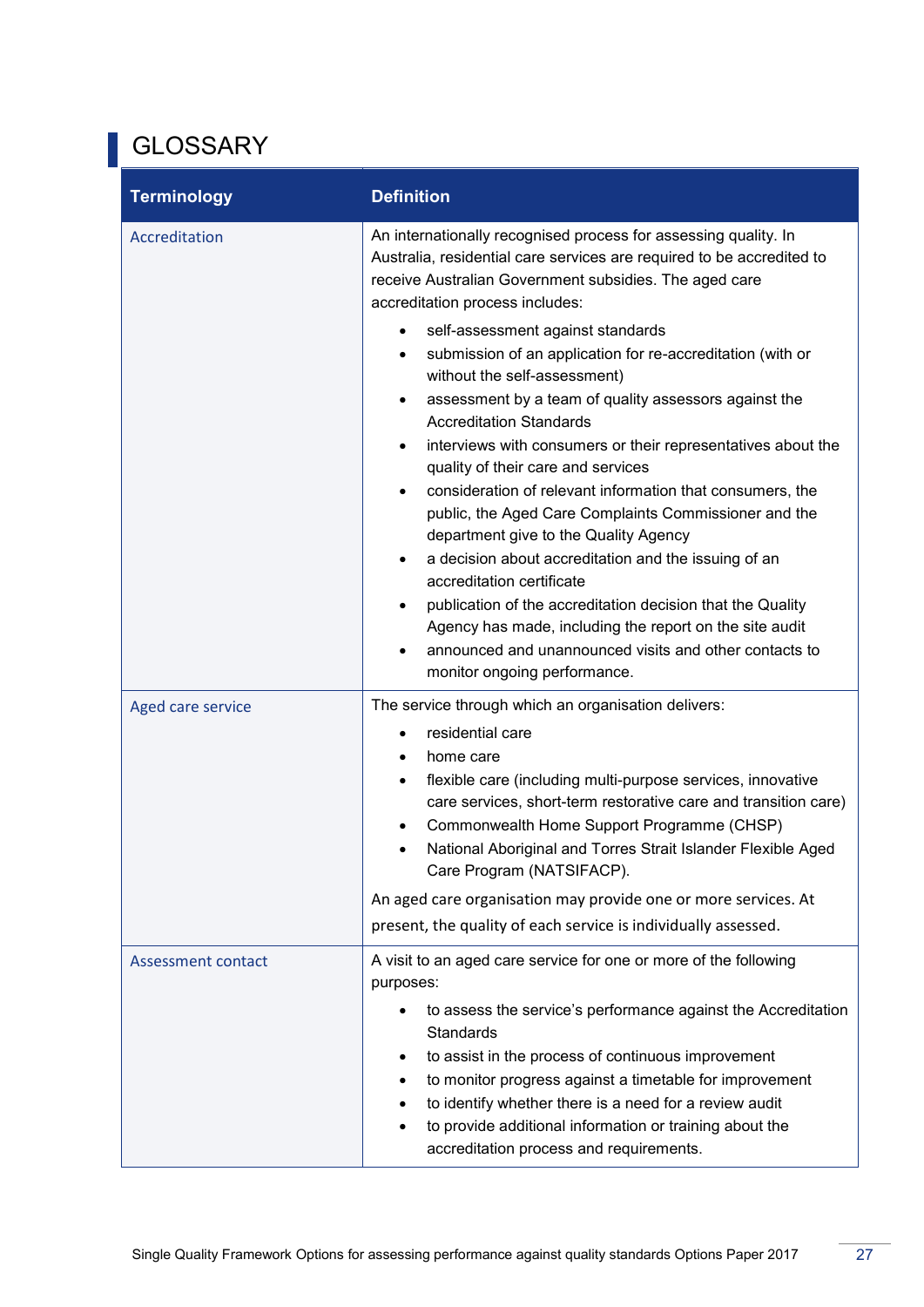| <b>Terminology</b>                        | <b>Definition</b>                                                                                                                                                                                                                                                                                                                                                                                                                                                                                                                                                                                                                                                                                                                                                                            |
|-------------------------------------------|----------------------------------------------------------------------------------------------------------------------------------------------------------------------------------------------------------------------------------------------------------------------------------------------------------------------------------------------------------------------------------------------------------------------------------------------------------------------------------------------------------------------------------------------------------------------------------------------------------------------------------------------------------------------------------------------------------------------------------------------------------------------------------------------|
|                                           | The form and frequency of assessment contacts is decided on a<br>case-by-case basis. The Quality Agency considers the particular<br>circumstances of the service and the level and frequency of<br>monitoring required. Assessment contact visits may be announced or<br>unannounced. Occasionally an assessment contact may be carried<br>out by telephone. Each residential service receives at least one<br>unannounced assessment contact every year.                                                                                                                                                                                                                                                                                                                                    |
| Home/community care services              | A term used in this paper to collectively refer to home care, CHSP,<br>short-term restorative care in community settings and NATSIFACP.                                                                                                                                                                                                                                                                                                                                                                                                                                                                                                                                                                                                                                                      |
| Self-disclosure of quality<br>performance | The open discussion of performance against the quality standards,<br>including adverse events and concerns. Self-disclosure may include:<br>publication of the service's self-assessment against the<br>$\bullet$<br>standards<br>publication of, and regular public reporting against, plans for<br>$\bullet$<br>continuous improvement<br>open disclosure in relation to adverse events and concerns<br>a factual explanation of what happened in relation to adverse<br>events<br>an opportunity for the consumer, their family, carers and<br>representatives to relate their experience<br>a discussion of the potential consequences of the adverse<br>event or concern<br>an explanation of the steps being taken to manage the<br>adverse event or concern and prevent reoccurrence. |
| Self-assessment information               | Written information from an organisation that demonstrates its<br>performance, in relation to the service, against the relevant<br>standards.                                                                                                                                                                                                                                                                                                                                                                                                                                                                                                                                                                                                                                                |
| Organisation                              | The care and services provider. Currently, the aged care legislation<br>uses the term 'approved provider', but this term does not cover<br>providers that deliver CHSP and certain grant-funded NATSIFACP<br>services. As the new quality assessment process is intended to<br>apply to organisations that receive an Australian Government subsidy<br>or funding to provide aged care (regardless of whether they are<br>currently an approved provider), we have used the term<br>'organisation'.                                                                                                                                                                                                                                                                                          |
| <b>Plan for continuous</b><br>improvement | A written plan that explains how the organisation will meet its<br>obligations to comply with the relevant standards in relation to the<br>service.                                                                                                                                                                                                                                                                                                                                                                                                                                                                                                                                                                                                                                          |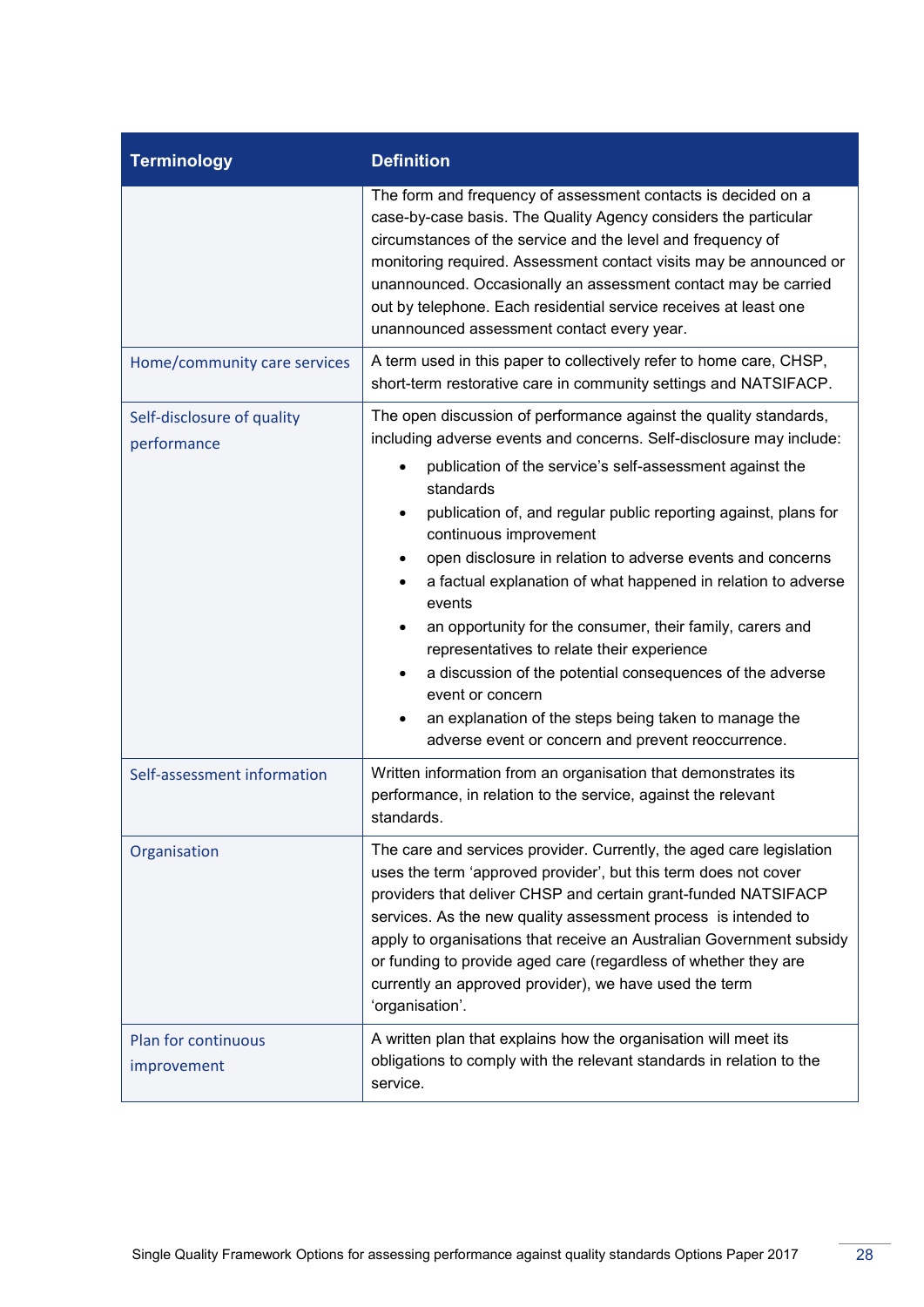| <b>Terminology</b>    | <b>Definition</b>                                                                                                                                                                                                                                                                                                                                                                                                                                                                                                                                                                                                                                                                                                                                                                                                                                                                                                                              |
|-----------------------|------------------------------------------------------------------------------------------------------------------------------------------------------------------------------------------------------------------------------------------------------------------------------------------------------------------------------------------------------------------------------------------------------------------------------------------------------------------------------------------------------------------------------------------------------------------------------------------------------------------------------------------------------------------------------------------------------------------------------------------------------------------------------------------------------------------------------------------------------------------------------------------------------------------------------------------------|
| <b>Quality Agency</b> | The agency responsible for quality assessments of aged care<br>residential services, home care services, CHSP and NATSIACP<br>providers.                                                                                                                                                                                                                                                                                                                                                                                                                                                                                                                                                                                                                                                                                                                                                                                                       |
| <b>Quality review</b> | Reviews that are conducted to assess whether a service meets the<br>Home Care Standards or the NATSIFACP Quality Framework. The<br>focus of the quality review is on supporting the organisation and its<br>services to achieve continuous improvement. The components of the<br>quality review process include:<br>notification of the quality review<br>٠<br>self-assessment<br>٠<br>site visit assessment by quality assessors<br>٠<br>interviews with consumers or their representatives<br>consideration of relevant information that consumers, the<br>public, the Aged Care Complaints Commissioner and the<br>department give to the Quality Agency<br>quality review report<br>٠<br>plan for continuous improvement<br>announced visits and other contacts to monitor ongoing<br>performance.                                                                                                                                         |
| <b>Review audit</b>   | An announced or unannounced site assessment of a residential care<br>service to determine if the organisation is continuing to meet the<br>Accreditation Standards. It involves a complete review of the service<br>against all standards. Review audits are undertaken in response to<br>an identified risk. They can occur:<br>if, as a result of an assessment contact, the Quality Agency<br>$\bullet$<br>considers that the organisation may not be meeting the<br><b>Accreditation Standards</b><br>if the service was placed on a timetable for improvement<br>after failing to meet the Accreditation Standards and has not<br>succeeded in meeting the standards during the expected<br>timeframe<br>if there is a change to the service-for example, change in<br>$\bullet$<br>key personnel, number of 'allocated resident places' or<br>building<br>when the department directs the Quality Agency to undertake<br>a review audit. |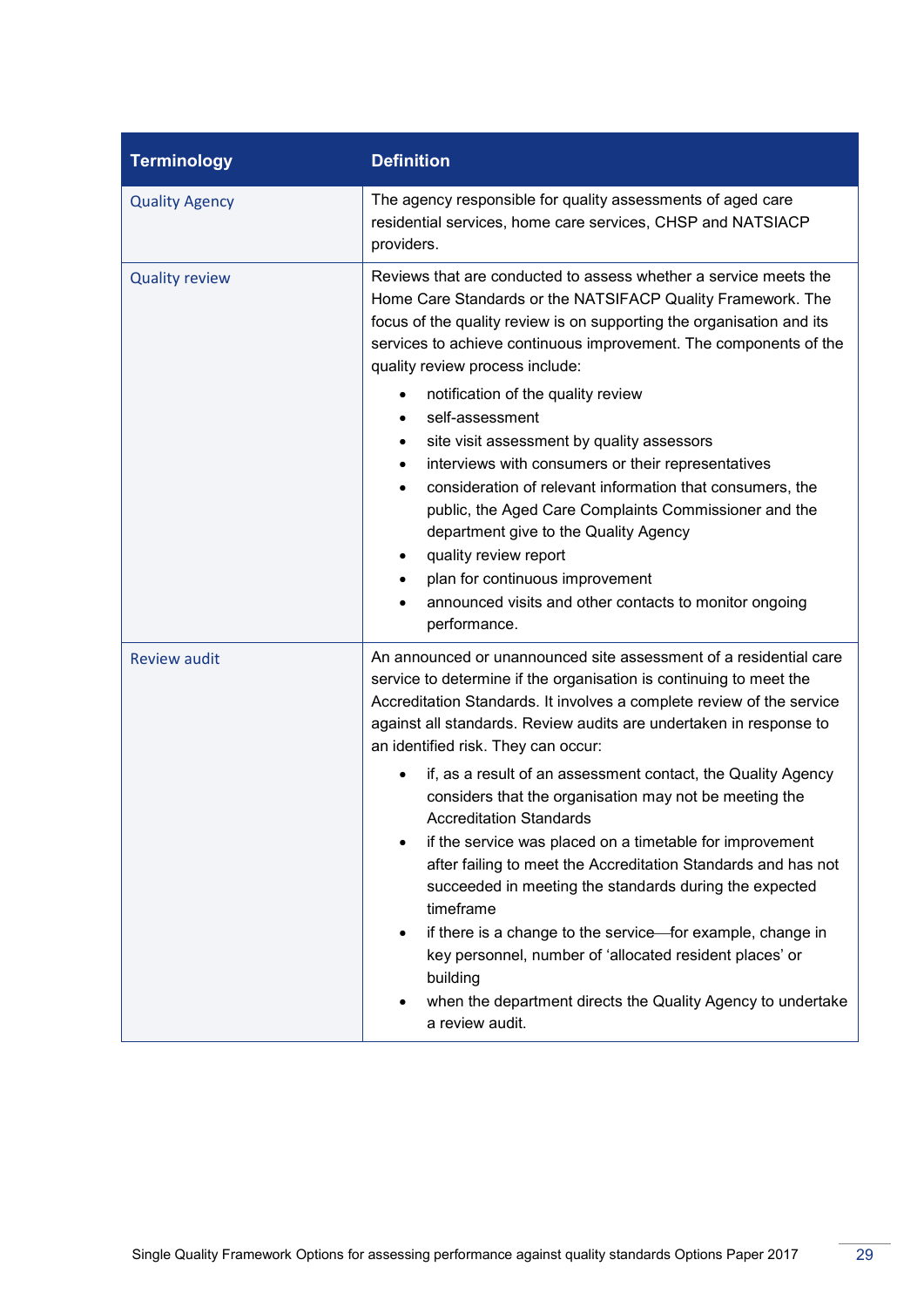## <span id="page-31-0"></span>APPENDIX A: AGED CARE REGULATION AND AGED CARE ORGANISATIONS

## **Regulation of organisations**

The Australian Government regulates the quality of aged care organisations not only by setting standards and measuring performance against standards but also by controlling which organisations can provide aged care services and describing legislative/contractual responsibilities.

Aged care organisations that receive Australian Government funding must be either:

- approved under the *Aged Care Act 1997* (the Act) (this applies to organisations providing residential care, home care and flexible care)
- contracted to provide care (for example, organisations providing CHSP and NATSIFACP).

When the department is considering whether an organisation can provide Australian Government funded aged care, it takes into account matters such as the organisation's experience in providing aged care, its record of financial management and its commitment to the rights of consumers.

Once an organisation has been approved to provide care, it must meet a range of responsibilities described in the Act or the relevant contract. Some responsibilities are common to all organisations and others are specific to organisations that provide certain types of care. For example, all organisations are required to have complaints resolution mechanisms, whereas responsibilities relating to accommodation payments are relevant only to organisations that provide residential care and multi-purpose services.

One of the responsibilities common to all aged care organisations is that they must meet relevant standards. Currently, there are four sets of aged care standards that apply depending on the type of aged care.

The department also:

- monitors compliance with other legislative/contractual responsibilities, such as prudential standards and requirements relating to appraisals under the Aged Care Funding Instrument
- has responsibility for taking regulatory action when organisations fail to comply with their responsibilities, including where they fail to implement improvements required by the Quality Agency or the department. Regulatory action is aimed at protecting the health, safety and wellbeing of current and future consumers as well as returning the organisations to compliance with its responsibilities.

The Aged Care Complaints Commissioner responds to complaints about Australian Government funded aged care organisations so that complaints can be resolved as early and directly as possible. In exercising its functions, if the Aged Care Complaints Commissioner is not satisfied that an organisation is meeting its responsibilities, it can issue directions. Before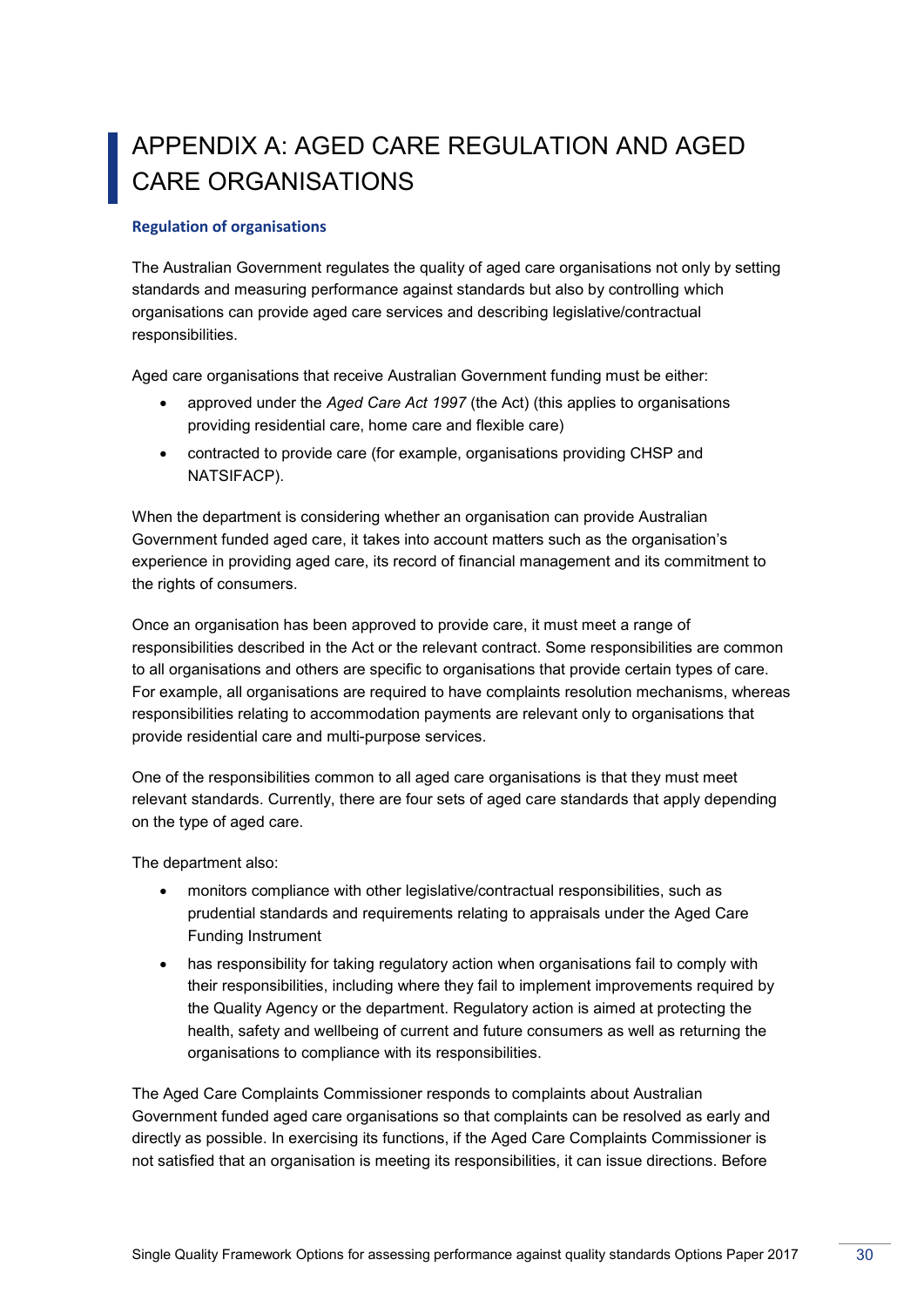issuing directions, the Aged Care Complaints Commissioner gives an organisation a Notice of Intention to Issue Directions (NIID). The NIID gives the organisation the opportunity to demonstrate how it has or will solve the issues. Depending on the organisation's response to the NIID, a direction may or may not be issued.

In addition to meeting aged care specific requirements, organisations must comply with other relevant laws—for example, laws that relate to fire safety, food safety and work health and safety.

## **Types of aged care services**

## Residential care

Residential care provides care and accommodation to older people who are unable to continue living independently at home.

## Home care

Home care provides a coordinated package of care for older people who want to stay at home. Four different packages are available:

- Level 1-to support consumers with basic care needs
- Level 2-to support consumers with low-level care needs
- Level 3-to support consumers with intermediate care needs
- $\bullet$  Level 4 to support consumers with high care needs.

Services may include, but are not limited to:

- support services, including washing, ironing, cleaning, gardening, home maintenance, home modifications and transport
- personal care, including help with showering, bathing, dressing and mobility
- nursing, allied health and other clinical services, including hearing services and vision services
- care coordination and case management.

### Flexible care

Flexible care acknowledges that the needs of care recipients may require a different care approach than that provided through mainstream residential and home care. There are four type of flexible care:

- *Transition care* provides time-limited, goal-oriented and therapy-focused packages of services to eligible older people after a hospital stay. Transition care is provided in metropolitan and rural areas. Transition care may be provided either in a person's own home or in a live-in setting (either as part of an existing aged care home or health facility). The transition care program is jointly funded by the Australian Government and state and territory governments. It is managed by the state and territory governments, many of which have subcontracted the provision of transition care services.
- *Short-term restorative care* provides short-term care to support older people to stay in their own home living independently after a setback, like an illness or a fall.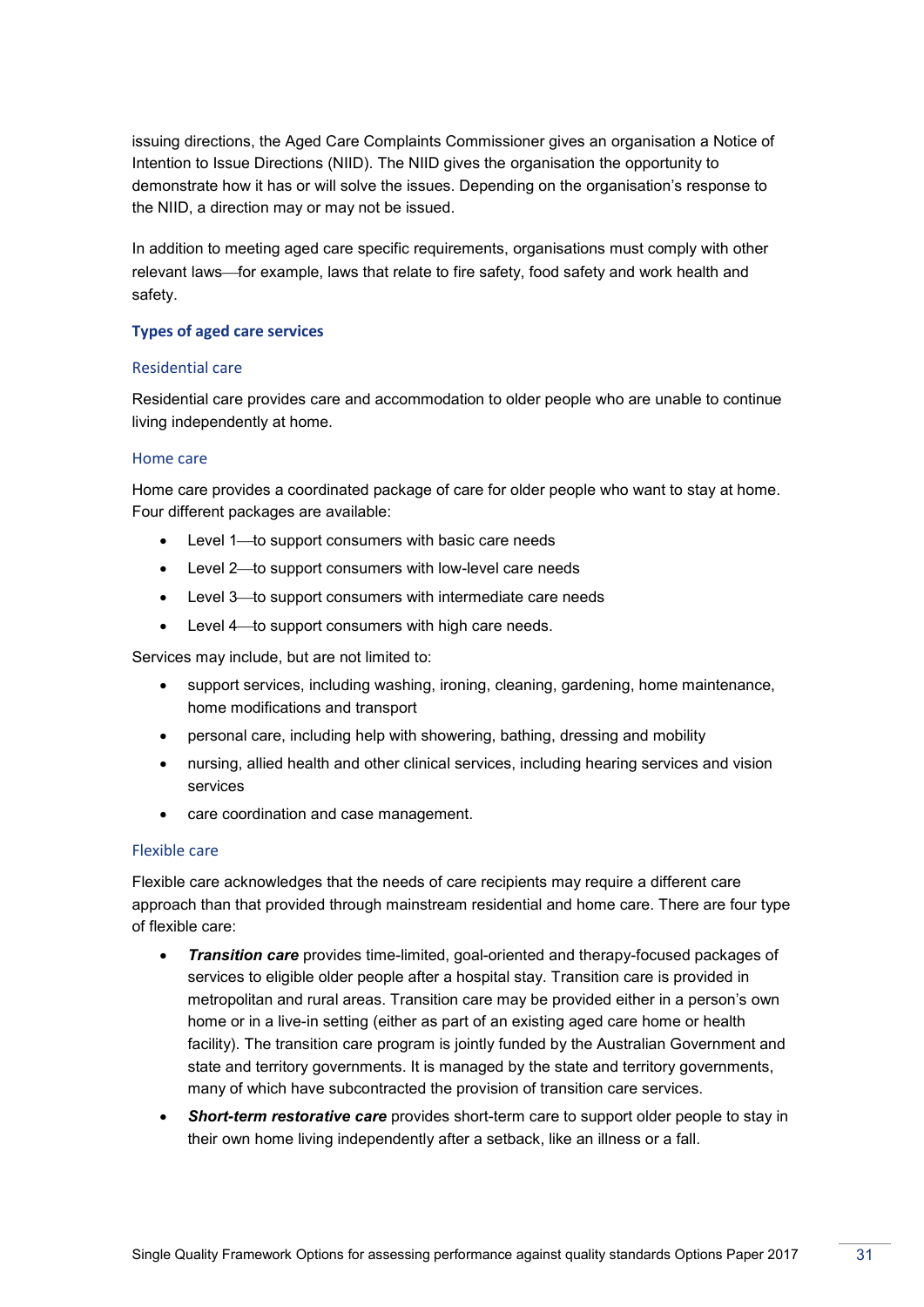- *Multi-purpose services* provide integrated health and aged care services for small rural and remote communities, allowing services to exist in regions that cannot viably support standalone hospitals or aged care homes.
- *Innovative care* arrangements support the development and testing of flexible models of service delivery in areas where mainstream aged care services may not appropriately meet the needs of a location or a particular group. At 30 June 2016, there were nine operational disability / aged care interface projects.

## Grant-funded programs

- The *Commonwealth Home Support Programme (CHSP)* provides entry-level services focused on supporting people to undertake tasks of daily living. The services aim to reduce early admission to residential care by supporting people to be more independent at home and in the community. Services under the program are provided on an ongoing or episodic basis, depending on need. Services include, but are not limited to: goods, equipment and assistive technology, home maintenance, transport, meals, home modifications, centre-based respite and day care, social support groups, allied health and therapy services, individual social support, home care, personal care, nursing, flexible respite and cottage respite.
- The *National Aboriginal and Torres Strait Islander Flexible Aged Care Program (NATISFACP)* funds organisations to provide culturally appropriate aged care for Aboriginal and Torres Strait Islander people close to their communities.